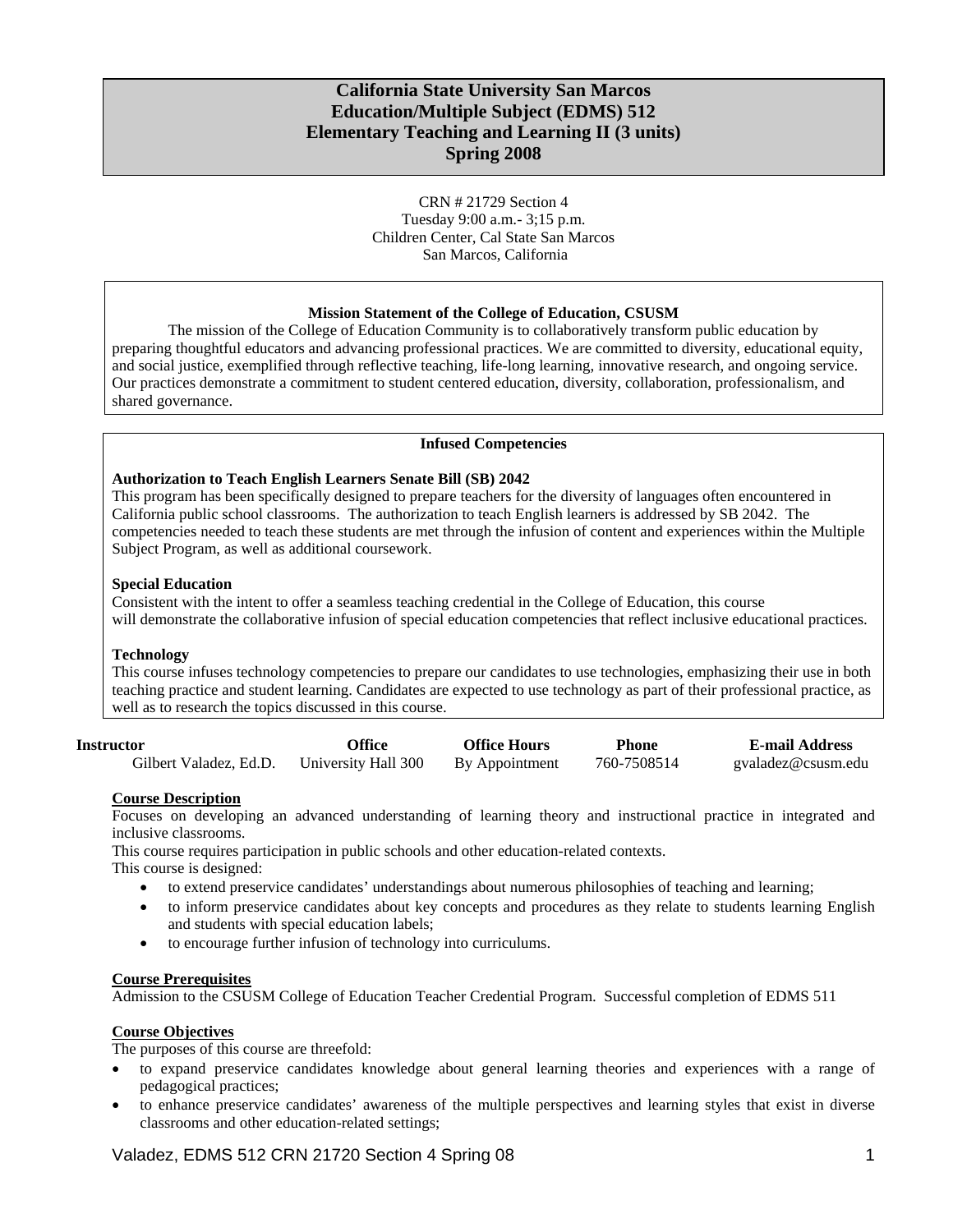• to provide a safe environment for preservice candidates' discussion of, and experimentation with, a variety of techniques and methods of instruction.

### **Teacher Performance Expectations (TPE) Competencies**

This course is designed to help teachers seeking the Multiple Subjects Credential to develop the skills, knowledge, and attitudes necessary to assist schools and districts in implementing effective programs for students. The successful candidate will be able to merge theory and practice in order to realize a comprehensive and extensive educational program for all students. The following TPE's are primarily addressed in this course:

- TPE 6d Engaging and supporting all learners (IEP)
- TPE 10 Instructional Planning (One Month Plan)
- TPE 14 Educational technology (Taskstream)

These TPEs will be uploaded to TaskStream as part of the course requirements. The purpose of the portfolio is to assess how well you meet the TPEs. Although all the artifacts you place (more than 1 per TPE) in your portfolio have been assessed/graded by your professors, it is not clear if you have a thorough understanding of the TPEs and can make the connection between the assignments completed in class with the teaching you have experienced and the TPEs. Your task to write a cogent reflective essay for each TPE on how the artifacts you have chosen provide evidence that shows you have demonstrated meeting each TPE. Each narrative must include a: a) description b) analysis and c) reflection.

## **Required Text**

- Grant, Carl. A. & Gillette, Maureen. (2005). *Learning to Teach Everybody's Children: Equity, Empowerment and Education that is Multicultural.* Thomson & Wadsworth.
- Tomlinson, Carol Ann. (1999). *The Differentiated Classroom: Responding to the needs of all learners.*  Alexandria, VA: Association for Supervision and Curriculum Development. (Available as an e-book online.)
- Turnbull A., Turnbull, R. & Wehmeyer, M.L. (2007). *Exceptional Lives: Special Education in Today's Schools, 5th Ed*. Upper Saddle River, New Jersey: Pearson, Merrill Prentice Hall.
- Villa, R. A. and Thousand, J. S. (2005). Creating an Inclusive School ( $2<sup>nd</sup>$  ed.). Alexandria, VA: Association for Supervision and Curriculum Development.
- Task Stream Electronic Portfolio, Must register and pay fee online prior to first class @ www.TaskStream.com (register for duration of credential program).

### **Recommended Texts**

• Choate, J. S. (2004) *Successful inclusive teaching (4rd ed.)* Needham, MA: Allyn & Bacon.

### **Students with Disabilities Requiring Reasonable Accommodations**

Students must be approved for services by providing appropriate and recent documentation to the Office of Disable Student Services (DSS). This office is located in Craven Hall 5205, and can be contacted by phone at (760) 750-4905, or TTY (760) 750-4909. Students authorized by DSS to receive reasonable accommodations should meet with their instructor during office hours or, in order to ensure confidentiality, in a more private setting.

**Writing** In keeping with the All-University Writing Requirement, all 3 unit courses must have a writing component of at least 2,500 words (approximately). This will be met through written assignments.

### **Plagiarism**

All work submitted for this course should reflect students' efforts. When relying on supporting documents authored by others, cite them clearly and completely using American Psychological Association (APA) manual, 5<sup>th</sup> edition. Failure to do so may result in failure of the course.

### **CSUSM Academic Honesty Policy**

"Students will be expected to adhere to standards of academic honesty and integrity, as outlined in the Student Academic Honesty Policy. All written work and oral assignments must be original work. All ideas/materials that are borrowed from other sources must have appropriate references to the original sources. Any quoted material should give credit to the source and be punctuated with quotation marks.

Students are responsible for honest completion of their work including examinations. There will be no tolerance for infractions. If you believe there has been an infraction by someone in the class, please bring it to the instructor's attention. The instructor reserves the right to discipline any student for academic dishonesty in accordance with the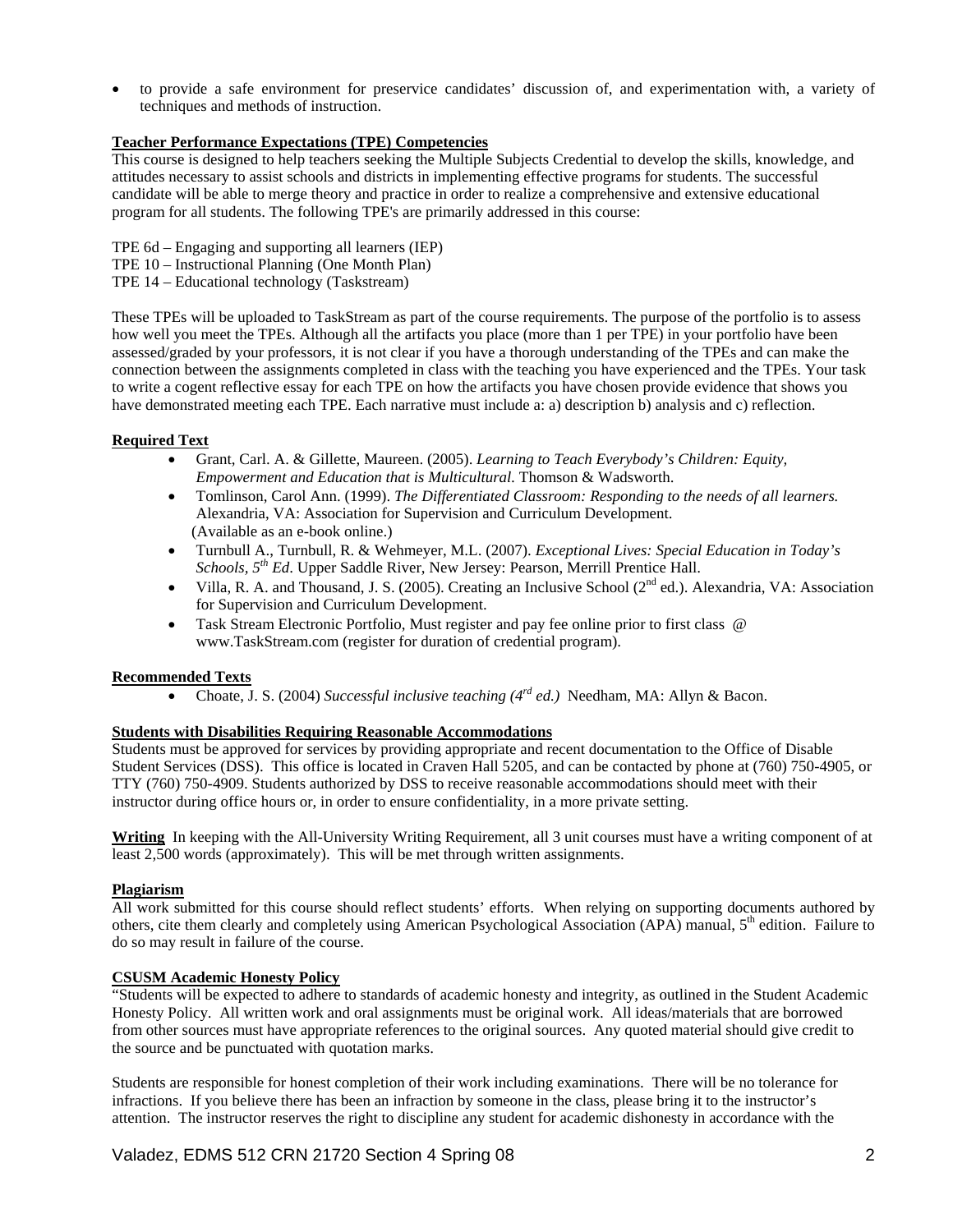general rules and regulations of the university. Disciplinary action may include the lowering of grades and/or the assignment of a failing grade for an exam, assignment, or the class as a whole."

## **E-mail & Online Discussion Protocol**

Email & On-Line Discussion Protocol Electronic correspondence (e-mail and on-line discussion) is a part of your professional interactions. If you need to contact instructor or other students, e-mail is often the easiest way to do so. It is my intention to respond to all received e-mails in a timely manner. Please be reminded that e-mail and on-line discussions are a very specific form of communication, with their own form of nuances and meanings. For instance, electronic messages sent with all upper case letters, major typos, or slang, often communicates more than the sender originally intended. With that said, please be mindful of all e-mail and on-line discussion messages you send, to your colleagues, to faculty members in the College of Education, or to persons within the greater educational community. All electronic messages should be crafted with professionalism and care.

### **Things to consider**:

- Would I say in person what this e-mail specifically says?
- How could this e-mail be misconstrued?
- Does this e-mail represent my highest self?
- Am I sending this e-mail to avoid a face-to-face conversation?

In addition, if there is ever a concern with an electronic message sent to you, please talk to that person face-to-face to correct any confusion.

For more guidance see Core Rules of Netiquette at *http://www.albion.com/netiquette/corerules.html* 

### **College of Education Attendance Policy**

Due to the interactive nature of courses in the COE, and the value placed on the contributions of every student, students are expected to prepare for, attend, and participate in all classes. For extenuating circumstances contact the instructors **before** class is missed, and make arrangements to make up what was missed. At minimum, a student must attend more than 80% of class time, or s/he may not receive a passing grade for the course.

If a student misses 20% or is late (or leaves early) for more than three sessions, the highest possible grade earned will be a "C". Please note you must earn a C+ or better to continue in the credential program. **Notification of absences does not automatically excuse a student from class. It is the responsibility of the student to meet with the instructor and discuss make up of class time or assignments.** 

### **Grading Policy**

All students will come prepared to class; readings and homework assignments are listed on the dates on which they are due.

All required work is expected to be on time. One grade level will be deducted for each class meeting for which it is late (e.g., an "A" assignment that is submitted one class session late will be marked down to a "B"). Unless prior instructor approval is secured, assignments will not be accepted three class sessions after which they are due. Exceptions will be handled on a case-by-case basis, as determined by the instructor.

It is expected that students will proofread and edit their assignments prior to submission. Students will ensure that the text is error-free (grammar, spelling), and ideas are logically and concisely presented. The assignment's grade will be negatively affected as a result of this oversight. Each written assignment will be graded approximately 80% on content and context (detail, logic, synthesis of information, depth of analysis, etc.), and 20% on mechanics (grammar, syntax, spelling, format, uniformity of citation, etc.). All citations, where appropriate, will use American Psychological Association (APA) format. Consult American Psychological Association (APA) Manual,  $5<sup>th</sup>$  edition for citation guidance.

Grading will also include a component of "professional demeanor." Students will conduct themselves in ways that are generally expected of those who are entering the education profession. This includes but is not limited to:

- On-time arrival to all class sessions;
- Advance preparation of readings and timely submission of assignments;
- Respectful participation in all settings (e.g., whole group, small group, in/outside of class);
- Carefully considered, culturally aware approaches to solution-finding.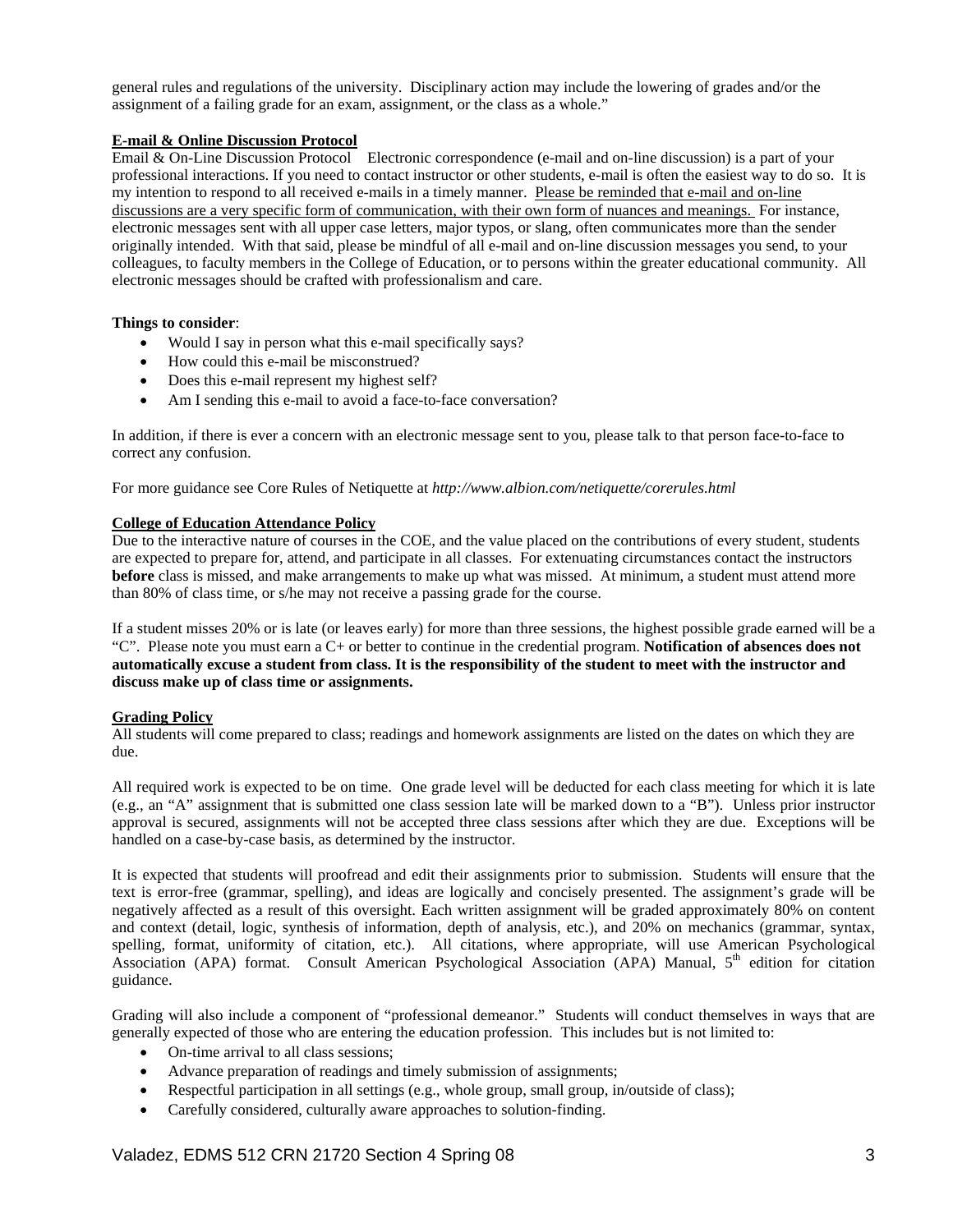| <b>Course Assignments</b>        |               |                                                                                                          |            |                  |
|----------------------------------|---------------|----------------------------------------------------------------------------------------------------------|------------|------------------|
| Disability Matrix                |               |                                                                                                          | 10 points  |                  |
| <b>IEP</b>                       |               |                                                                                                          | 10 points  |                  |
| <b>Philosophy Statement</b>      |               |                                                                                                          | 10 points  |                  |
| One Month Curriculum Plan        |               |                                                                                                          | 20 points  |                  |
| Peer Teaching Presentation       |               |                                                                                                          | 10 points  |                  |
| <b>TaskStream Submissions</b>    |               |                                                                                                          | 10 points  |                  |
| <b>ESL Family Science Nightt</b> |               |                                                                                                          | 15 points  |                  |
| Attendance/Participation         |               |                                                                                                          | 15 points  |                  |
| <b>Total</b>                     |               |                                                                                                          | 100 points |                  |
| <b>Grading Scale</b>             |               |                                                                                                          |            |                  |
| $A = 93 - 100$                   | $B+=86-89$    | $C+= 77-79$                                                                                              |            |                  |
| $A=90-92$                        | $B = 83 - 86$ | $C = 73-76$                                                                                              | $D=60-69$  | $F=59$ or lower. |
|                                  | $B = 80-82$   | $C = 70-72$                                                                                              |            |                  |
|                                  |               | If you do not earn $a C+$ or higher in this course - you must repeat the course to earn your credential. |            |                  |

Please note assignments are due whether or not you are present in class that day.

While this syllabus is carefully planned, it may be modified at any time in response to the needs and interests of the class.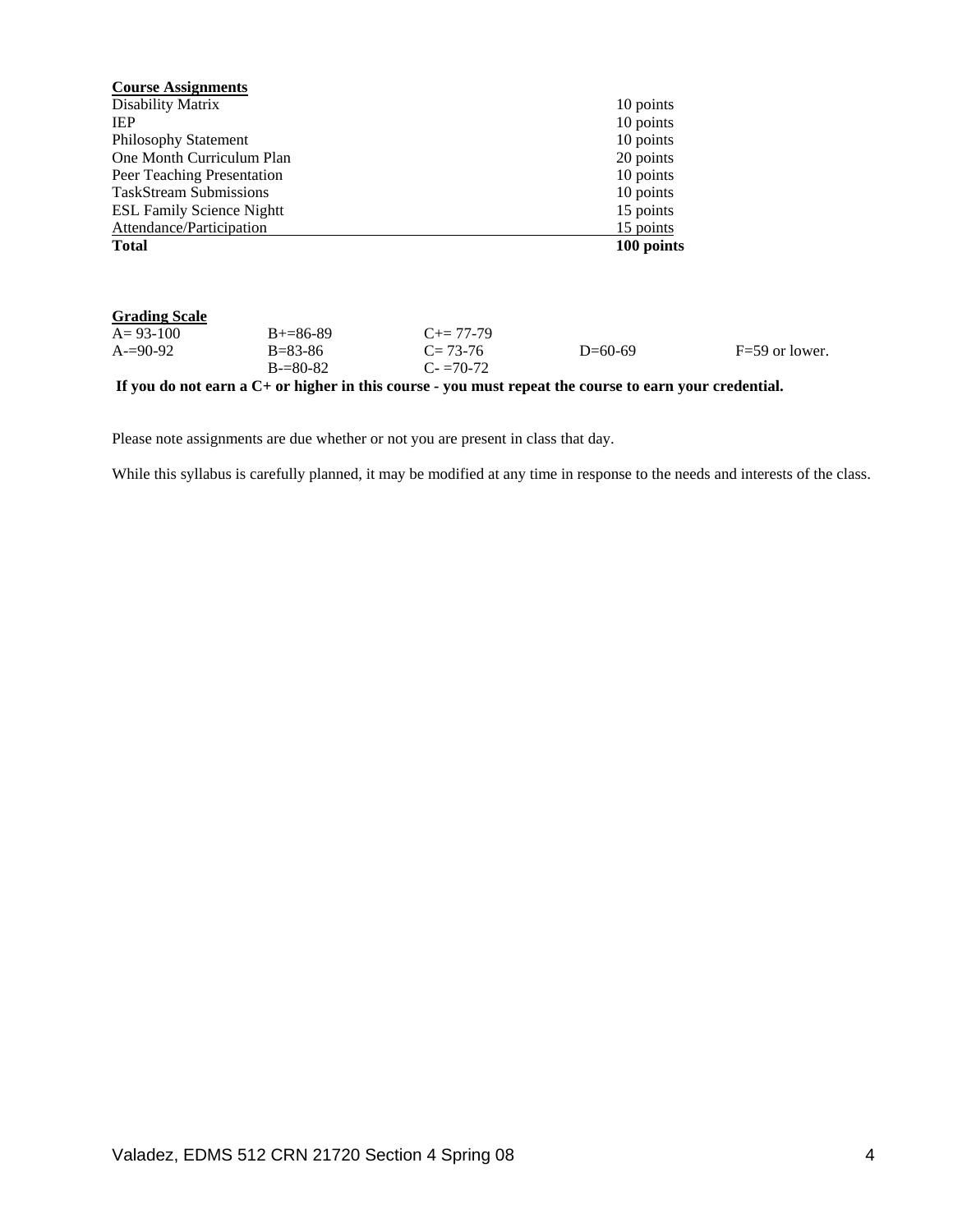| <b>PART 1:</b><br><b>LANGUAGE STRUCTURE AND</b><br>FIRST- AND SECOND-LANGUAGE<br><b>DEVELOPMENT</b>                                                | PART 2:<br><b>METHODOLOGY OF BILINGUAL</b><br><b>ENGLISH LANGUAGE</b><br>DEVELOPMENT, AND CONTENT<br><b>INSTRUCTION</b>           | <b>PART 3:</b><br><b>CULTURE AND</b><br><b>CULTURAL DIVERSITY</b>                                   |  |
|----------------------------------------------------------------------------------------------------------------------------------------------------|-----------------------------------------------------------------------------------------------------------------------------------|-----------------------------------------------------------------------------------------------------|--|
| I. Language Structure and Use:<br><b>Universals and Differences</b><br>(including the structure of English)                                        | I. Theories and Methods of<br><b>Bilingual Education</b>                                                                          | I. The Nature of Culture                                                                            |  |
| The sound systems of language<br>А.<br>(phonology)                                                                                                 | А.<br>Foundations                                                                                                                 | <b>A.</b><br>Definitions of culture                                                                 |  |
| Word formation (morphology)<br>В.                                                                                                                  | Organizational models: What works<br><b>B.</b><br>for whom?                                                                       | <b>B.</b><br>Perceptions of culture                                                                 |  |
| Syntax<br>C.                                                                                                                                       | C.<br>Instructional strategies                                                                                                    | C.<br>Intra-group differences (e.g., ethnicity,<br>race, generations, and micro-cultures)           |  |
| Word meaning (semantics)<br>D.                                                                                                                     | II. Theories and Methods for Instruction<br>In and Through English                                                                | Physical geography and its effects on<br>D.<br>culture                                              |  |
| Language in context<br>Е.                                                                                                                          | Teacher delivery for both English<br>А.<br>language development and content<br>instruction                                        | Cultural congruence<br>Е.                                                                           |  |
| Written discourse<br>F.                                                                                                                            | Approaches with a focus on English<br><b>B.</b><br>language development                                                           | II. Manifestations of Culture: Learning<br><b>About Students</b>                                    |  |
| Oral discourse<br>G.                                                                                                                               | Approaches with a focus on content<br>C.<br>area instruction (specially designed<br>academic instruction delivered in<br>English) | What teachers should learn about their<br>А.<br>students                                            |  |
| Nonverbal communication<br>Н.                                                                                                                      | Working with paraprofessionals<br>D.                                                                                              | How teachers can learn about their<br>В.<br>students                                                |  |
| Language Change<br>ı.                                                                                                                              |                                                                                                                                   | C. How teachers can use what they learn<br>about their students (culturally<br>responsive pedagogy) |  |
| II. Theories and Factors in First- and<br><b>Second-Language Development</b>                                                                       | III. Language and Content Area<br><b>Assessment</b>                                                                               | III. Cultural Contact                                                                               |  |
| Historical and current theories and<br>А.<br>models of language analysis that have<br>implications for second-language<br>development and pedagogy | Purpose<br>А.                                                                                                                     | Concepts of cultural contact<br>А.                                                                  |  |
| <b>B.</b> Psychological factors affecting first- and<br>second-language development                                                                | Methods<br>В.                                                                                                                     | <b>B.</b><br>Stages of individual cultural contact                                                  |  |
| Socio-cultural factors affecting first- and<br>C.<br>second-language development                                                                   | State mandates<br>С.                                                                                                              | C.<br>The dynamics of prejudice                                                                     |  |
| Pedagogical factors affecting first- and<br>D.<br>second-language development                                                                      | Limitations of assessment<br>D.                                                                                                   | <b>D.</b> Strategies for conflict resolution                                                        |  |
| Political factors affecting first- and<br>Е.<br>second-language development                                                                        | Technical concepts<br>Е.                                                                                                          | IV. Cultural Diversity in U.S. and CA                                                               |  |
|                                                                                                                                                    |                                                                                                                                   | <b>Historical perspectives</b><br>А.                                                                |  |
|                                                                                                                                                    |                                                                                                                                   | Demography<br>В.                                                                                    |  |
|                                                                                                                                                    |                                                                                                                                   | Migration and immigration<br>C.                                                                     |  |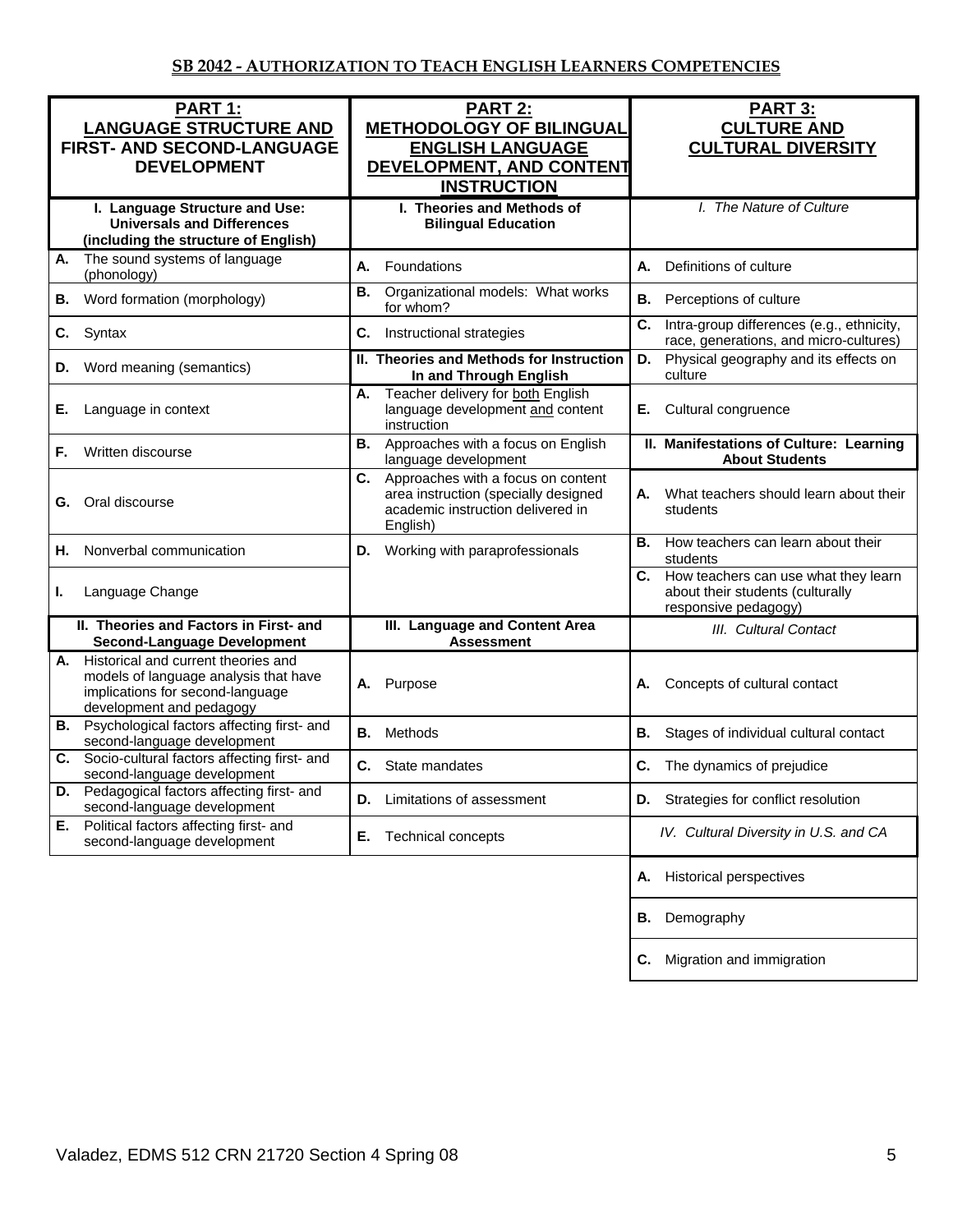# **Course Outline**

**While this syllabus is carefully planned, it may be modified at any time in response to the needs and interests of the class.** 

| <b>Session</b>             | <b>Topic</b>                                                                                                                                                                                                  | <b>Reading &amp; Assignment Due</b>                                                                                                                                                                             |
|----------------------------|---------------------------------------------------------------------------------------------------------------------------------------------------------------------------------------------------------------|-----------------------------------------------------------------------------------------------------------------------------------------------------------------------------------------------------------------|
| 1<br>01/22/08              | Course Overview<br><b>Community Building</b><br><b>CSTP &amp; TPE Review</b><br><b>Student Teaching Reflection</b><br>Philosophy Statement<br>Introduction to Disability Matrix<br>Peer Teaching Expectations | Grant & Gillette: Ch. 2 & 8<br><b>CSTP &amp; TPEs</b><br><b>Bring philosophy statements from</b><br>EDUC 350 (if you have not written one,<br>write a draft using the guide on Grant<br>& Gillette p. 330-331.) |
| 2<br>01/29/08              | Preview 1 Month Plan Assignment<br>Preview IEP Assignment<br>Video-IEP<br>Peer Teaching Presentation<br>Disability Matrix Activity                                                                            | Turnbull & Turnbull: Chs. 1, 2 & 5-16<br>Villa: Chs. 1, 2, 3, 4 & 7<br>IEP Lecturette & Photo Examples<br>(WebCT)<br>Bring copies of all content area standards<br><b>Peer Teaching Presentation Team 1</b>     |
| 3<br>02/05/08              | Curriculum and Curriculum Planning<br>1 Month Plan work session<br>TaskStream TPE Workshop<br>Peer Teaching Presentation                                                                                      | Grant & Gillette: Ch. 4<br>Sleeter & Stillman Article (WebCT)<br><b>TaskStream TPE Submission</b><br><b>Peer Teaching Presentation Team 2</b><br><b>Disability Matrix</b>                                       |
| $\overline{4}$<br>02/12/08 | <b>Educational Philosophy</b><br>Philosophy statement peer revision<br>1 Month Plan work session<br>Philosophy in Action Scenarios<br><b>IEP</b> Activity<br>Peer Teaching Presentation                       | Grant & Gillette: Chs. 8 & 10<br>Case Study Scenarios (WebCT)<br><b>Peer Teaching Presentation Team 3</b><br><b>Philosophy Paper Draft</b><br><b>IEP Assignment</b>                                             |
| 5<br>02/19/08              | Peer Teaching Presentation                                                                                                                                                                                    | <b>Peer Teaching Presentation Team 4</b><br><b>Final Philosophy Paper</b>                                                                                                                                       |
| 6<br>02/26/08              | Peer Teaching Presentation<br>Mock Interview: Refer to Module Eight in WebCT                                                                                                                                  | <b>Peer Teaching Presentation Team 5</b><br><b>TaskStream TPE Submission</b><br><b>Career Guide for Education Candidates</b><br>http:www.csusm.edu/careers/index.html                                           |
| 7<br>03/04/08              | CSTP - How Does It All Fit Together - BTSA<br>Teacher Reflection - What do you expect this time<br>around?<br>Peer Teaching Presentation                                                                      | Grant & Gillette: Ch. 6 & Epilogue<br><b>Peer Teaching Presentation Team 6</b><br><b>One Month Plan</b><br><b>TaskStream TPE Revisions</b>                                                                      |
| 8<br>03/11/08              | ESL Family Science Night- Farr Elementary,<br>Escondito, California                                                                                                                                           | Come prepared for the evening's festivities and<br>learning.                                                                                                                                                    |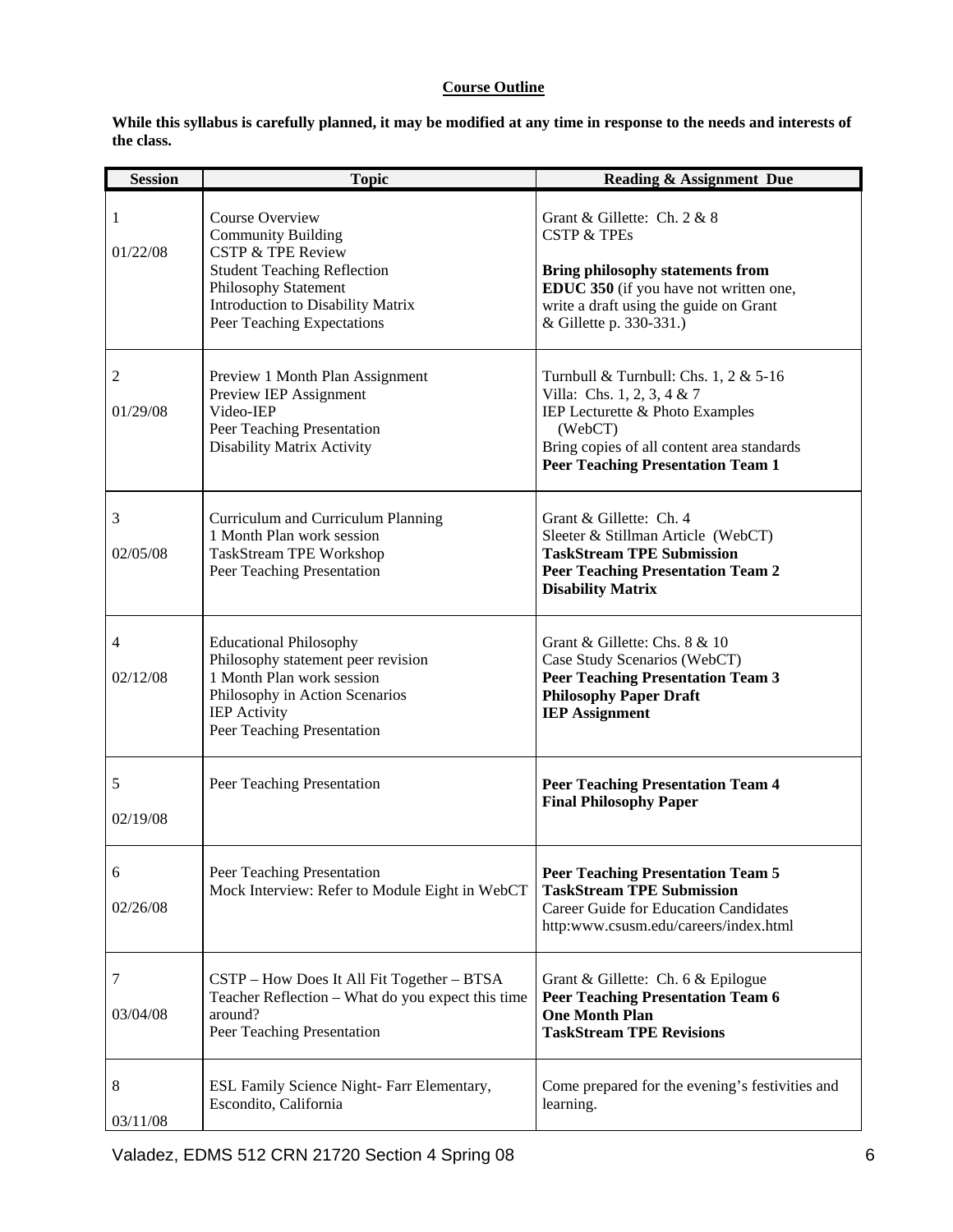# **Philosophy Statement/Letter Application 10 Points 10 Points**

Learner Objectives: Refinement of a personal philosophy of teaching and creation of letter of application

Assessment: Teacher candidates will prepare a Word processed philosophy of teaching statement letter.

| Resource(s):           | Title and necessary information:                                                                |
|------------------------|-------------------------------------------------------------------------------------------------|
| Textbook               | Grant, C. & Gillette, M. (2006). Learning to Teach Everyone's Children. Equity,                 |
|                        | Empowerment, and Education that is Multicultural. Australia: Thomson Wadsworth. ISBN            |
|                        | $\text{\#}0$ -534-64467-8                                                                       |
|                        | Chs. $2 & 8$                                                                                    |
| <b>Other Resources</b> | Villa, R. A. & Thousand, J. S. (1995). Creating an inclusive school. Alexandria, VA:            |
|                        | Association for Supervision and Curriculum Development.                                         |
|                        | Chapters 1, 2, 3, 4 & 7                                                                         |
|                        |                                                                                                 |
|                        | Choate, J. (2000). Basic principles of inclusive instruction. In J.S. Choate (Ed.) Successful   |
|                        | inclusive teaching: Proven ways to detect and correct special needs $(3rd$ ed.) Boston: Allyn & |
|                        | Bacon.                                                                                          |
|                        | Chapters $1 \& 16$                                                                              |

### **Preparation**

In preparation for this assignment:

- Read the above readings, instructions, and rubric below
- Take the Educational Philosophy Survey in Grant & Gillette
- Review your philosophy statement from EDUC 350 or write a draft using guide from Grant & Gillette pp.330-331

### **Task Guidelines for Philosophy Statement/Letter of Application**

### **Introduction 2 points**

Introduce yourself.

- **Contextually describe the student populations you are prepared to teach (culture, language, gender, ability, and social economic status). You can refer to district, school and classroom experiences.**
- **Why are you interested in this job?**

### **Your educational philosophy 2 points**

Identify you educational philosophy and describe what you believe about students as learners, the learning process, families as partners and how to meet student needs.

### **Your management approach 1 point 1 point 1 point 1 point 1 point 1 point 1 point 1 point 1 point 1 point 1 point 1 point 1 point 1 point 1 point 1 point 1 point 1 point 1 point 1 point 1 point 1 point 1 point 1 point 1 po**

Describe how you will create a supportive and positive learning environment for this diverse population of students to promote educational equity and positive intercultural relationships within the classroom and specify why these practices contribute to the creation of a democratic classroom.

Describe your primary methods, approaches, and strategies and how you organize instruction to promote educational equity and positive intercultural relationships within the classroom and specify why these practices contribute to the creation of a democratic classroom (Charles, 2000). Use your personal experiences as an observer or student teacher to support your argument.

### **Your instructional approach 1 point 1 point 1 point 1 point 1 point 1 point 1 point 1 point 1 point 1 point 1 point 1 point 1 point 1 point 1 point 1 point 1 point 1 point 1 point 1 point 1 point 1 point 1 point 1 point 1**

Describe the first and second language and special education challenges you anticipate the students in this class will face. In your response, reference theories of first and second language, inclusion strategies, and literacy development.

### **Your personal identity** 1 **point** 1 **point**

How do your own personal values and biases affect the teaching and learning of students? How does your identity and experiences influence your responses for numbers

- 1. your educational philosophy
- 2. your management approach

# Valadez, EDMS 512 CRN 21720 Section 4 Spring 08 7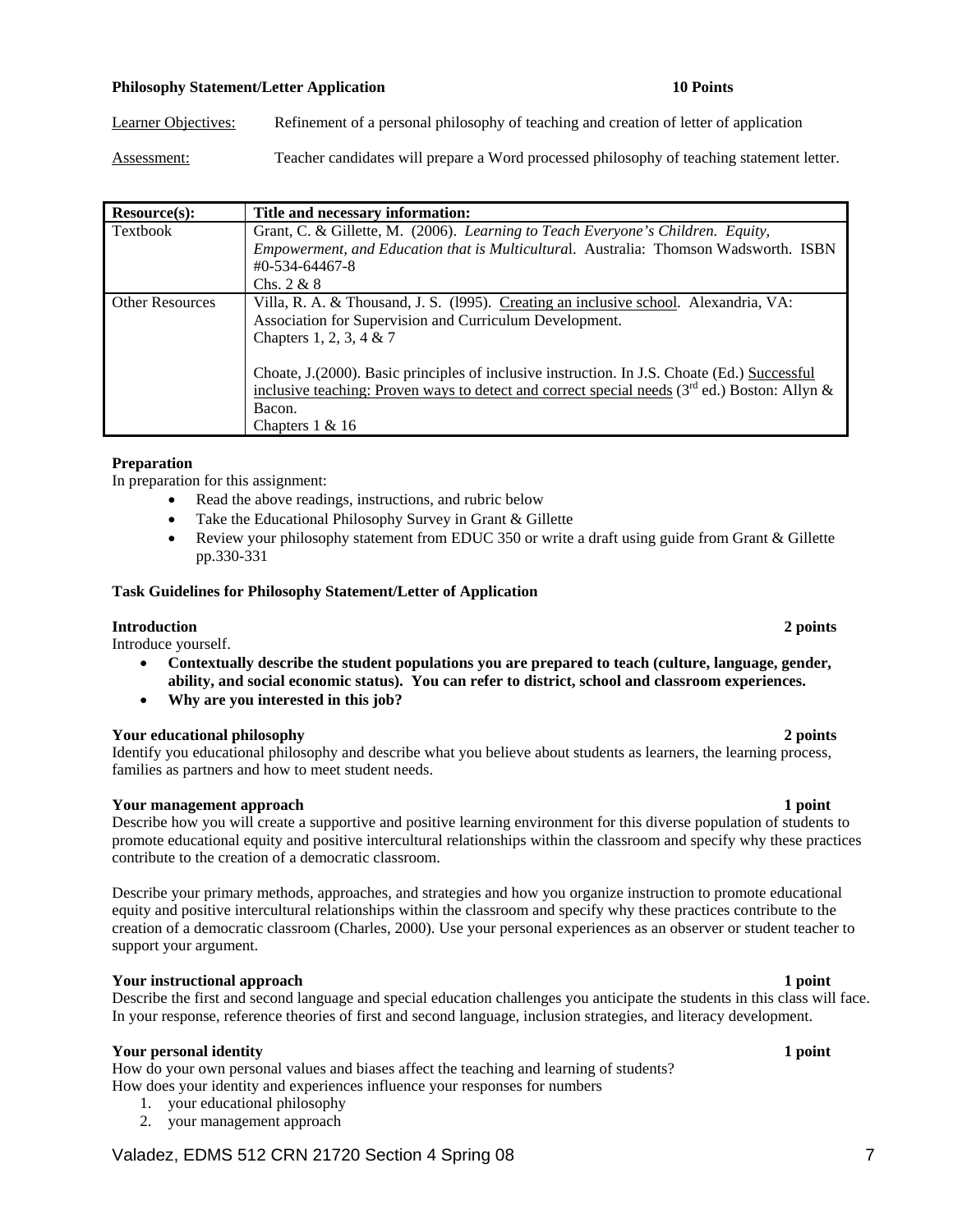3. your instructional approach, including differentiation for students with special needs and English Language Learners

| <b>Conclusion</b><br>Wrap up the letter with a formal salutation and thank you.<br>Why are you a strong candidate for this position?<br>$\bullet$ | 1 point      |
|---------------------------------------------------------------------------------------------------------------------------------------------------|--------------|
| <b>Resume</b><br>Include a professional resume addressing your education and teaching experiences.                                                | 2 points     |
| <b>Total</b>                                                                                                                                      | $/10$ points |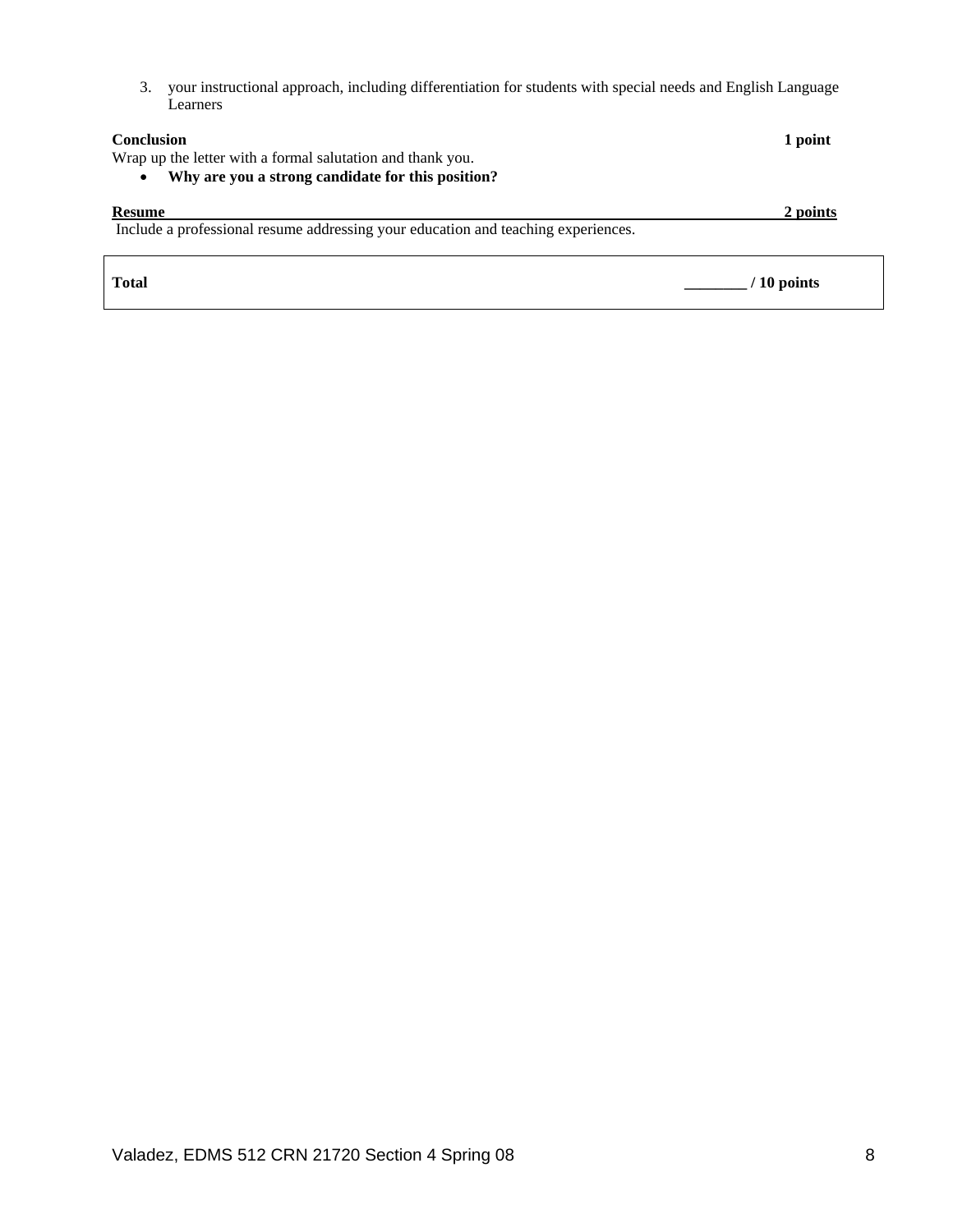| Learner Objectives: | Knowledge of U.S. special education disability categories, accompanying learner<br>characteristics, and needed supports for success in general education                                                                                                                                           |
|---------------------|----------------------------------------------------------------------------------------------------------------------------------------------------------------------------------------------------------------------------------------------------------------------------------------------------|
| Assessment:         | Teacher candidates apply their knowledge of nondiscriminatory assessment, processes<br>for making a child eligible for special education, and the teacher's role in developing<br>IEPs by creating a matrix of disabilities. Written products and class discussions<br>evidencing assessment above |

| Resource(s):          | Title and necessary information:                                                                           |
|-----------------------|------------------------------------------------------------------------------------------------------------|
| Textbook              | Turnbull, A., Turnbull, R., & Wehmeyer, M. L. (2007). Exceptional Lives. Special                           |
|                       | <i>Education in Today's Schools.</i> (3 <sup>rd</sup> ed.) Upper Saddle River, NJ. Pearson Education, Inc. |
|                       | ISBN #0-13-170869-4                                                                                        |
|                       | $Chs. 5-16$                                                                                                |
| <b>Other Resource</b> | Choate, J.S. (2000) Successful inclusive teaching: Proven ways to detect and correct special               |
|                       | needs ( $3^{rd}$ ed.) Boston: Allyn & Bacon. (ISBN 0-205-30621-7)                                          |
|                       | Ch. 2 & 15                                                                                                 |
| <b>Online Course</b>  | <b>WebCT Disability Data Resources</b>                                                                     |
| Supplement            |                                                                                                            |

### **Task Guidelines for the Disability matrix**

Students will work in small groups to apply their knowledge of the categories of disability recognized by the Individuals with Disabilities Education Act (IDEA) by:

> creating a table, graphic organizer, or other visual representation of the thirteen (13) special education disability categories presented in this course. Your table must take the form of a word-processed table or an Excel chart, or any other organizational scheme that clearly illustrates each of the following seven dimensions:

- 1. The name of the handicapping condition
- 2. A brief description of the learning and/or social behaviors associated with the disability
- 3. One assessment appropriate to use to determine the presence or degree of the disability
- 4. One typical adaptation/modification in **curriculum, materials, goals (content)**
- 5. One typical adaptation/modification in **classroom environment (process)**
- 6. One typical adaptation/modification in **teaching practices (process)**
- 7. One typical adaptation/modification in **assessments** required of the student **(product)**

*Suggestion: Consider using the landscape paper layout (File>Paper Size>Orientation: click Landscape), and having only 3 or 4 categories listed per page. This will give you adequate space to include all of the dimensions listed above.*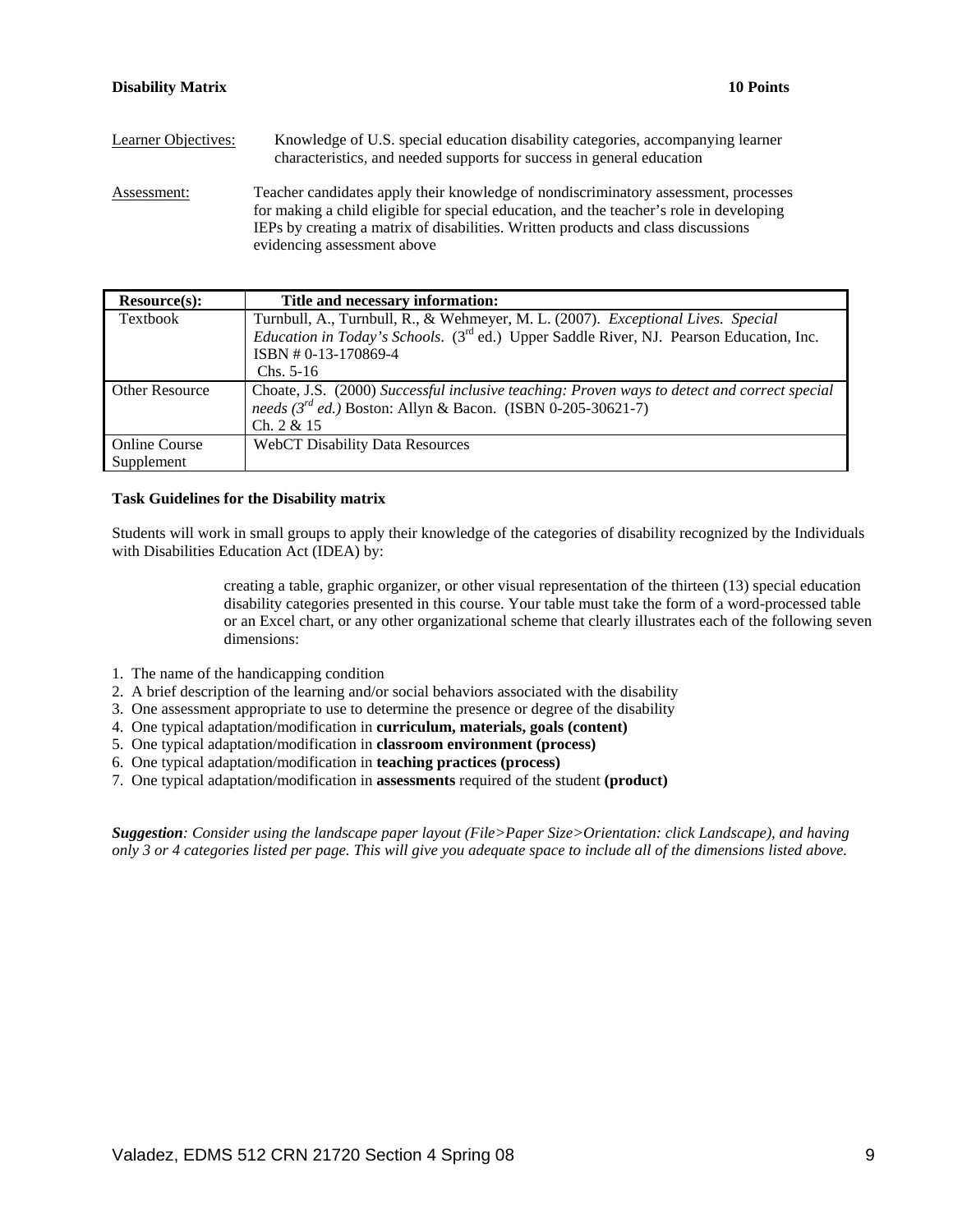# **Disability Characteristics Matrix Expectations**

| <b>Element</b>              | <b>Expectations</b>                              |
|-----------------------------|--------------------------------------------------|
| Description of              | Detailed description of characteristics,         |
| disability categories       | incidence, and educational implications for each |
| under IDEA                  | of the 13 categories                             |
|                             |                                                  |
| Assessment                  | Detailed description of formal and informal      |
|                             | assessment procedures used to determine          |
|                             | presence/degree of disability.                   |
| Curriculum                  | Modification in content (curriculum, materials   |
| Modification                | or goals) for each disability named              |
|                             |                                                  |
| Classroom                   | Modification in classroom environment for each   |
| Environment                 | disability named                                 |
| Modification                |                                                  |
| <b>Process Modification</b> | Modification in teaching practice/process        |
|                             | assessment for each disability named             |
| Assessment                  | Modification in learning product assessment for  |
| Modification                | each disability named                            |
|                             |                                                  |
|                             |                                                  |
| Total                       |                                                  |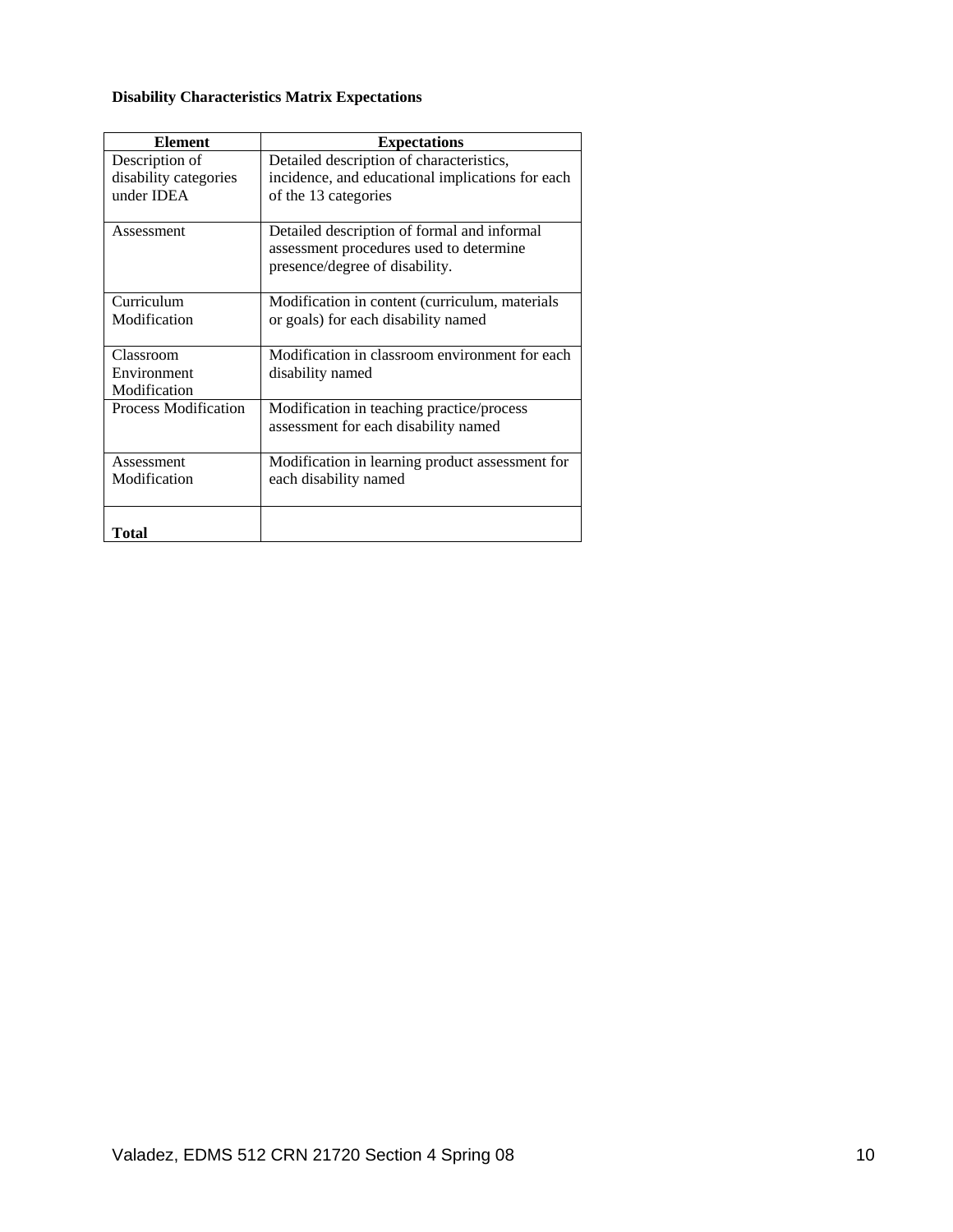| <b>The IEP Process</b>   | <b>10 Points</b>                                                                                                                                                                                                                  |
|--------------------------|-----------------------------------------------------------------------------------------------------------------------------------------------------------------------------------------------------------------------------------|
| <b>Learner Outcomes:</b> | Knowledge of nondiscriminatory assessment, processes for making a child eligible for<br>special education, and the teacher's role in developing IEPs                                                                              |
| <b>Assessment:</b>       | Teacher candidates apply their knowledge of nondiscriminatory<br>assessment, processes for making a child eligible for special<br>education, and the teacher's role in developing IEP by                                          |
|                          | Creating their own "Best Practices in the IEP Process"<br>1)<br>Checklist" and use the checklist to assess the IEP process<br>employed in the student's school;                                                                   |
|                          | 2) Creating a resource list of the special education and related<br>services personnel in the school and in the school district<br>upon whom they can call.                                                                       |
|                          | 3) Evaluating the assessment process in their school relative to<br>assessment team member responsibilities, identifying<br>learnings about the school's assessment processes and<br>suggestions for improvement, if appropriate. |
|                          | Evaluating an IEP meeting in terms of team communication,<br>4)<br>creative problem solving, and family centeredness.                                                                                                             |

| Resource(s):           | Title and necessary information:                                                                                                                                                                                                                                                                                                                                                                                          |
|------------------------|---------------------------------------------------------------------------------------------------------------------------------------------------------------------------------------------------------------------------------------------------------------------------------------------------------------------------------------------------------------------------------------------------------------------------|
| Textbook               | Turnbull, A., Turnbull, R., & Wehmeyer, M. L. (2007). Exceptional Lives. Special<br><i>Education in Today's Schools.</i> (3 <sup>rd</sup> ed.) Upper Saddle River, NJ. Pearson Education, Inc.<br>ISBN #0-13-170869-4<br>Chs. 1, 2 & $5-16$<br>Villa, R. A. & Thousand, J. S. (1995). Creating an inclusive school. Alexandria, VA:<br>Association for Supervision and Curriculum Development.<br>Chapters 1, 2, 3, 4 & 7 |
| <b>Other Resources</b> | Gable, R.A. and Hendrickson, J.M. (2000). Teaching all the students: A mandate for<br>educators. In J.S. Choate (Ed.) Successful inclusive teaching: Proven ways to detect and<br>correct special needs ( $3rd$ ed.), pp 1-17. Boston: Allyn & Bacon. (ISBN 0-205-30621-7)<br>Chapter 1                                                                                                                                   |
|                        | Choate, J. (2000). Basic principles of inclusive instruction. In J.S. Choate (Ed.) Successful<br>inclusive teaching: Proven ways to detect and correct special needs $(3rd$ ed.) Boston: Allyn<br>& Bacon.<br>Chapters $1 & 16$<br>Lecturette by Jacqueline Thousand, Professor, CSUSM, College of Education (WebCT)                                                                                                      |
| Video/segment          | Video Segment # 2 "Working Together: The IEP The Inclusion Series (1998) Weland                                                                                                                                                                                                                                                                                                                                           |
|                        | Prods/KCET and Allyn & Bacon. (ISBN 0-205-29111-2)                                                                                                                                                                                                                                                                                                                                                                        |
| Internet Site(s)       | www.ed.gov/offices/OSERS/IDEA<br>This OSERS IDEA Home Page site provides a detailed explanation of IDEA.                                                                                                                                                                                                                                                                                                                  |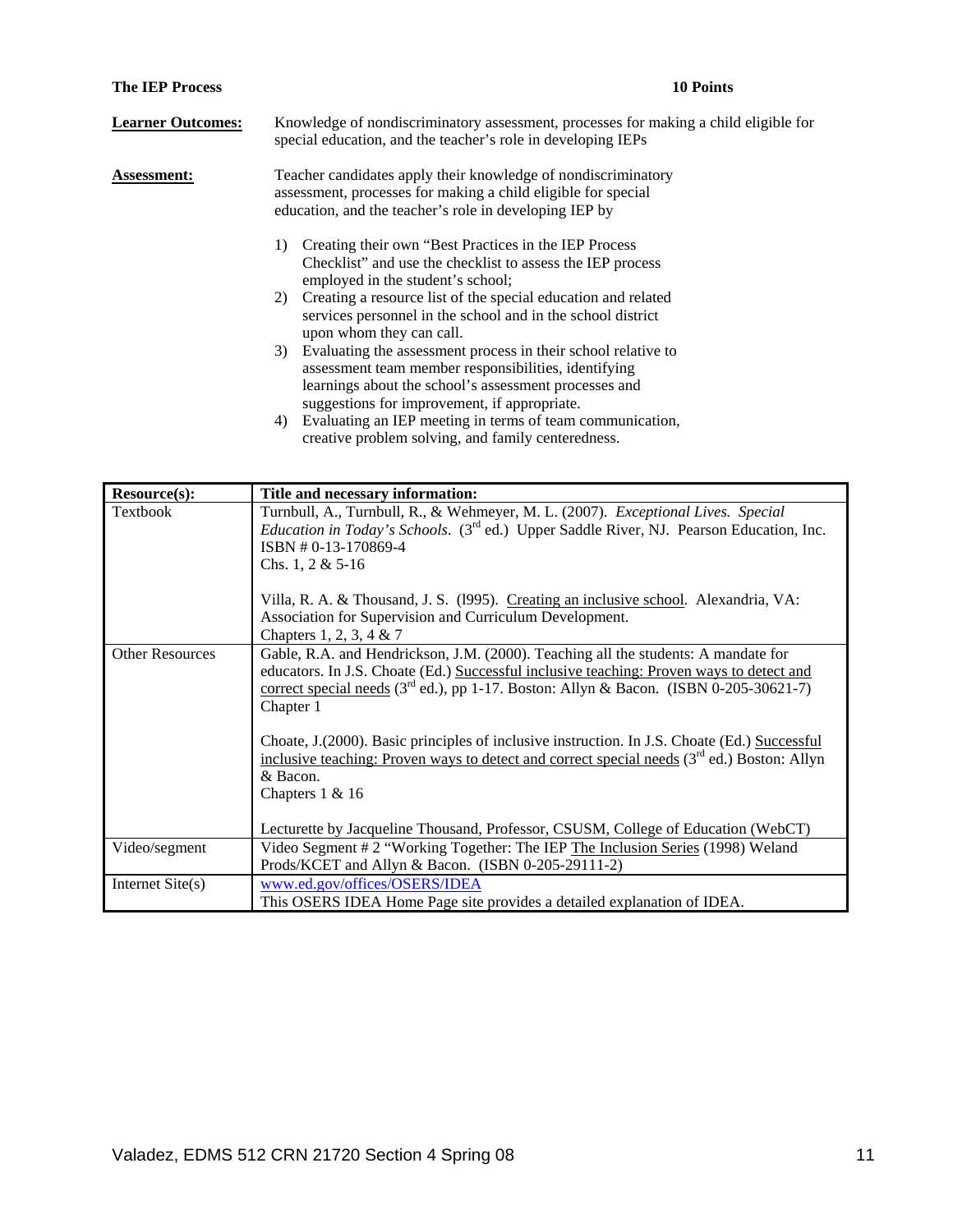### **Task Guidelines for the IEP Process**

Today's teachers will have students with identifiable disabilities in their classrooms. When the Student Study Team (SST) process is not satisfactory, a recommendation for the development of an Individual Education Program (IEP) may be the next step.

When developing an IEP, the following four questions should be addressed:

- 1. Who are all of the special education and related service personnel who can be called upon for support in the school and in the school district?
- 2. How does the school staff ensure that students receive nondiscriminatory evaluations and appropriate educational experiences?
- 3. Does the school's specific IEP meeting format address the following:
	- *Breadth of assessment*  More than one test must be used as the basis of evaluation Assess all areas related to the suspected disability
	- *Administration of assessment*  Select and administer nondiscriminatory racial and ethnic assessments Use trained personnel to administer assessments
	- *Timing of assessment*  Nondiscriminatory evaluation must occur before initial placement into or out of special education Reevaluation occurs every three years or more frequently, if conditions warrant or parents/guardians, or teacher request
	- *Parental/Guardian notification and consent*  Parents/guardians must be fully informed and consent to having their child assessed Consent for evaluation is not consent for placement into special education; separate consent is required for consent
	- Interpretation of assessment results must consider a variety of sources.
- 4. What does the school's specific IEP look like? Does it include and/or address the following:
	- The student's present level of educational performance, including how the disability affects the educational experience;
	- Measurable annual goals and short-term objectives;
	- The special education accommodations, related services, and other ways support will be provided to ensure the student's success;
	- The extent to which the student will participate with students who do not have disabilities in the general education and extracurricular activities;
	- Individual modifications if the student participates in standardized assessments, and explanation s for when the student does not participate in such assessments
	- The projected start date, frequency, location, and duration of modifications;
	- Brief discussion of how the student's progress towards annual goals will be assessed.

### **Application Activities**

### **In-Class Video Viewing and Analysis**

View the video Segment # 2 "Working Together: The IEP" from The Inclusion Series (1998) Weland Prods/KCET and Allyn & Bacon. As you view the video, jot down notes regarding what is presented as (and what you perceive as) "best practices" or "great tips" in IEP development and implementation.

After viewing the segment, take your notes from the lecturette and the video viewing and create your own "Best Practices in the IEP Process Checklist." It is beneficial to do this in collaborative teams in and/or out of class. You will use this checklist later in an actual IEP meeting.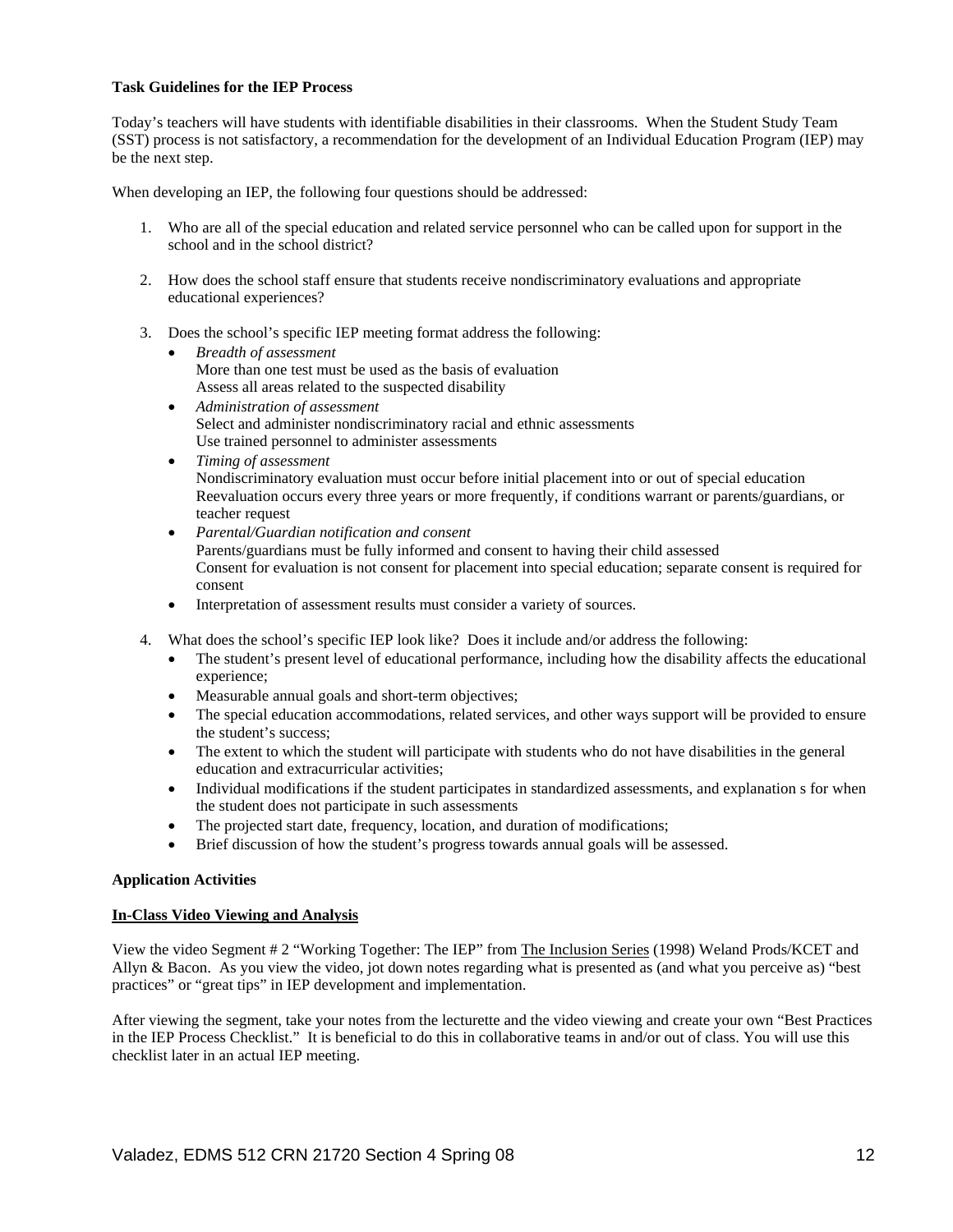### **School-Based Activities**

Can you provide complete and accurate responses to the following four questions? If so, you should have your special education credential! If not, interview your school's special education support personnel or get the information you need to answer the questions from reference materials, web sites, and so forth.

**Question #1**: Who are all of the special education and related services personnel who I can call upon for support in this school and in the school district?

**Action**: Make a list of the roles, names, responsibilities, and ways in which to contact these resources. Keep this list in your top desk drawer or in you day planner.

**Question #2:** How does our school staff ensure that the responsibilities of the assessment team outlined in the lecturette occur?

**Action**: **1)** Create a "Best Practice Checklist" based on the IEP video watched in class. **2)** Interview one of your special education support personnel. Ask how the assessment process in your school ensures that each of the responsibilities of a student's evaluation team is fulfilled. Ask Interviewee to review your checklist and provide feedback. Take notes and write a one to two-paged summary of what you learned about your school's assessment process, include suggestions for improvement, if appropriate.

**Question #3**: What does my School's IEP look like and does it include all of the components identified as required in the lecturette?

**Action:** Have your special education support persons give you the latest IEP form, if you have no students eligible for special education in your classroom (could that possibly happen?). If you have one or more students with an IEP in your classroom (a sure bet), get one of the IEPs, preferably one of the more complex IEPs. In either case, once you have an IEP in hand, locate all of the component parts required of an IEP.

**Question #4**: What does an IEP meeting feel like? How well are "best practices" for IEP team meetings being practiced in my school?

**Action:** Attend an IEP meeting of a student who is not in your classroom. Your role is that of non-participant observer. While observing use your own "Best Practices in the IEP Process Checklist," to assess the presence or absence of best practices being practiced during the meeting. Write a one to two-paged reflection that focuses upon ways in which to optimize IEP team communication, creative problem solving, and family centeredness. If you cannot find an IEP meeting of a colleague to attend, complete the checklist while watching the IEP video located in the library and write a one to two page reflection on what you saw.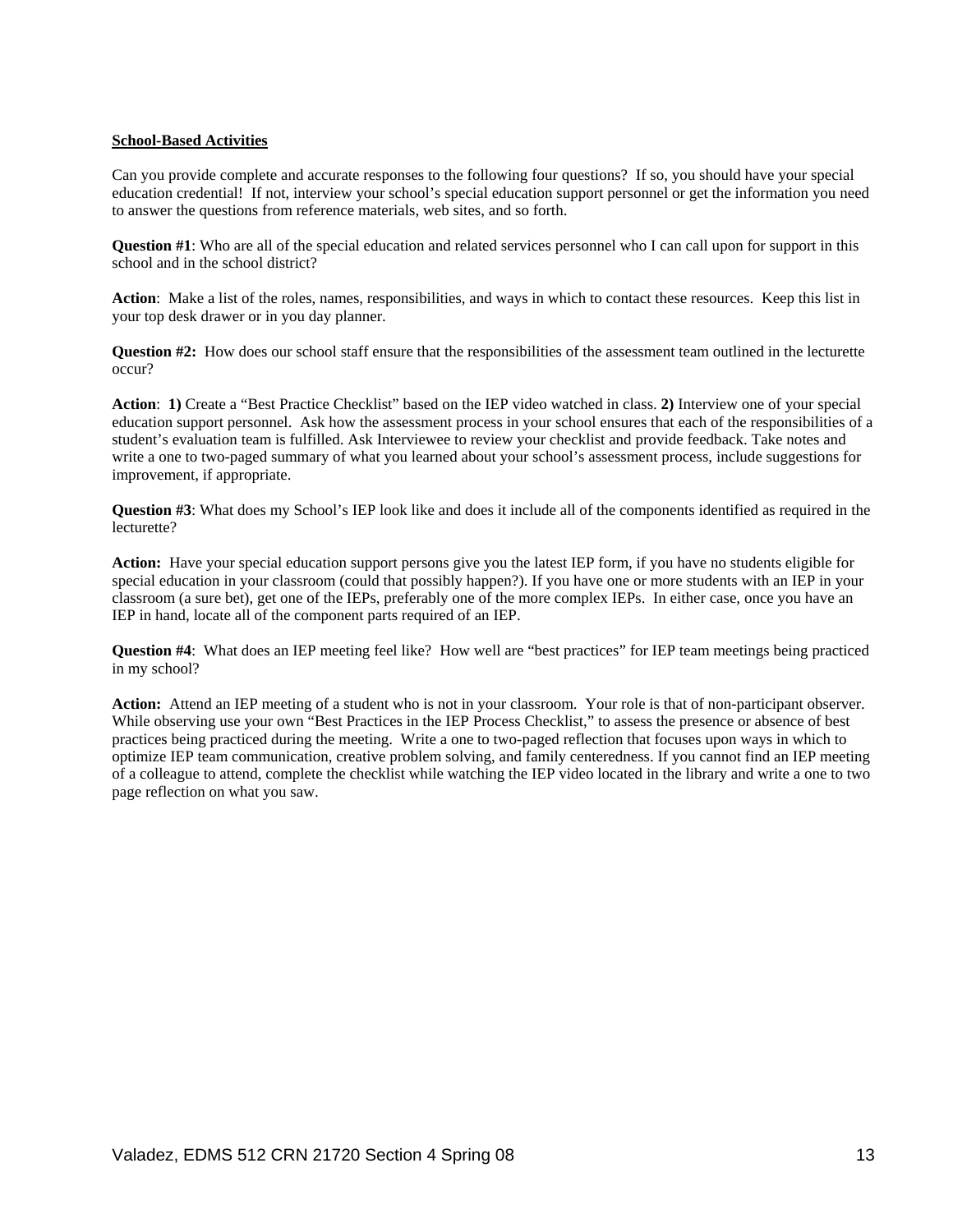# **IEP "CHEAT" SHEET**

| Create you own "Best Practices in the IEP Checklist"<br>1.                                                                                                                                                                                                                    | - Group Activity      | (2 points) |
|-------------------------------------------------------------------------------------------------------------------------------------------------------------------------------------------------------------------------------------------------------------------------------|-----------------------|------------|
| Ex:<br>_______ focused on student strength<br>sample of student weakness presented<br>student involved                                                                                                                                                                        |                       |            |
| Resource name, role, phone number list (s)<br>2.<br>- responsibilities (1-2 sentences)                                                                                                                                                                                        | - Group Activity      | (2 points) |
| 3. Interview<br>- Interview Overview (1 page)<br>- transcript of questions and answers<br>- Reflection/summary (1-2 pages)<br>- what did you learned?<br>- overview of what the interviewee said<br>- suggestions for improvement<br>- feedback on "Best Practices" Checklist | - Individual Activity | (2 points) |
| IEP Forms – Blank or completed<br>4.                                                                                                                                                                                                                                          | - Group Activity      | (2 points) |
| 5. Evaluation of an IEP (or video)<br>- use checklist and reflect turn in completed checklist<br>$1 \cdot 2$ and a second of $f_{\text{c}}$ at $f_{\text{c}}$ and $f_{\text{c}}$ at $f_{\text{c}}$ and $f_{\text{c}}$                                                         | - Individual Activity | (2 points) |

- 1 -2 page paper reflections of the IEP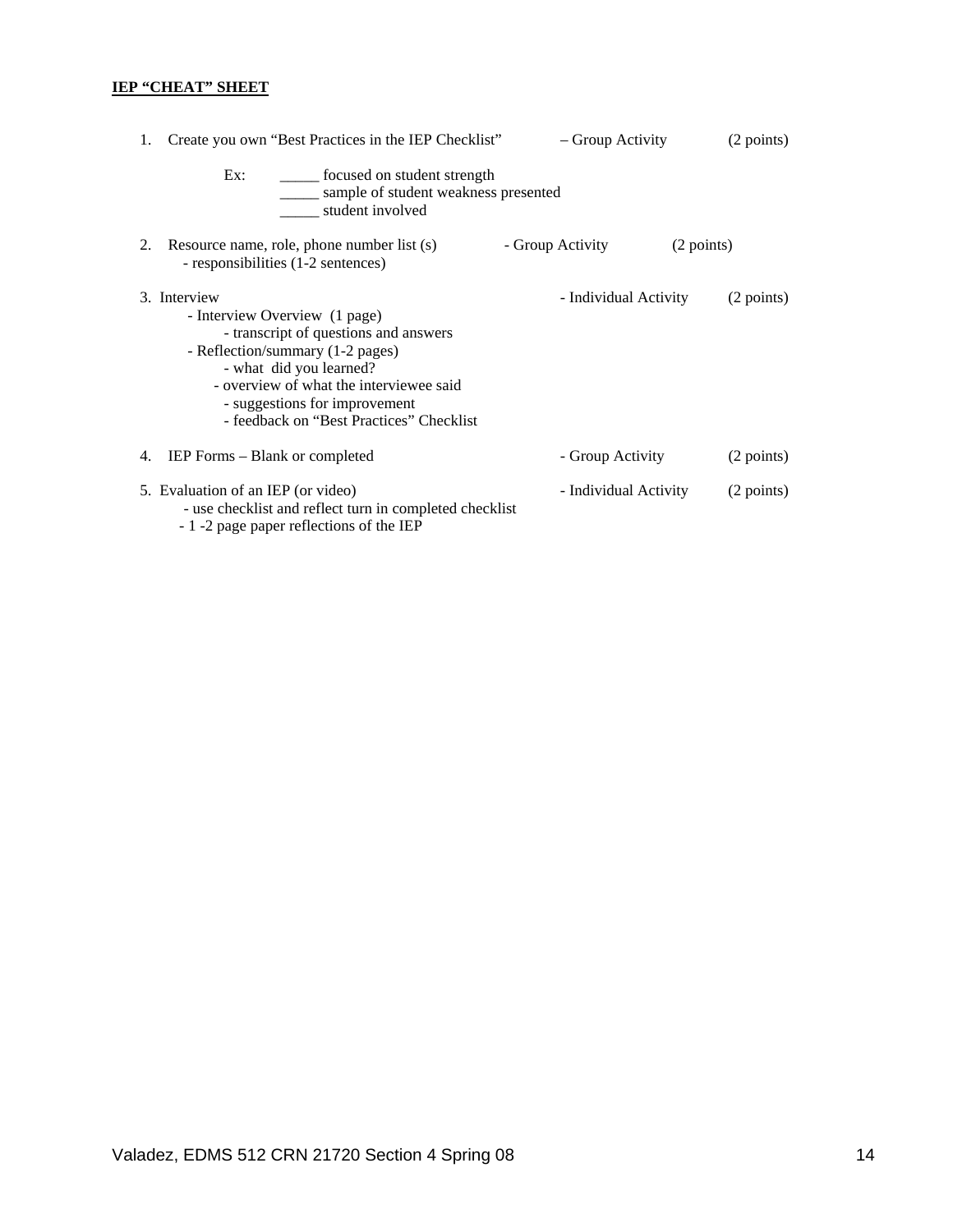### **One Month Planning Calendar Grid Assignment 20 points**

| <b>Learner Objectives:</b> | The teacher candidates will plan a three-month long calendar for an elementary<br>classroom.                                                                                                                                                                                                                                                                                                                                                                                                                                                                                                                                                                                                                                               |
|----------------------------|--------------------------------------------------------------------------------------------------------------------------------------------------------------------------------------------------------------------------------------------------------------------------------------------------------------------------------------------------------------------------------------------------------------------------------------------------------------------------------------------------------------------------------------------------------------------------------------------------------------------------------------------------------------------------------------------------------------------------------------------|
| <b>Assessment:</b>         | The teacher candidates will write a one-month plan for an elementary classroom that<br>incorporates the following elements:<br>Calendar grid with daily plan for math, language art, science, social science<br>and art<br>3-6 developed lessons plans (math, language arts, science, art and social<br>۰.<br>science)<br>a field trip<br>$\blacksquare$<br>assemblies and special programs (DARE, etc.)<br>student assessments<br>multiple intelligence strategies<br>differentiation strategies for the 6 students (3 Special education and 3 ELL)<br>representative of your school<br>technology for student use<br>۰<br>technology for teacher use in instruction<br>technology for assessment (electronic grade books, rubrics, etc.) |
|                            | The calendar will integrate a schedule of events from "real" schools. The student will also                                                                                                                                                                                                                                                                                                                                                                                                                                                                                                                                                                                                                                                |

write our plans for differentiated instruction and special needs instruction.

**Preparation:** Before beginning assignment teacher candidates read the following resources and demonstrate the ability to complete the prerequisite skills.

| <b>Resources</b>   | Title and necessary information:                                                                                                                                                                                                                                                                                                                                                                          |
|--------------------|-----------------------------------------------------------------------------------------------------------------------------------------------------------------------------------------------------------------------------------------------------------------------------------------------------------------------------------------------------------------------------------------------------------|
| <b>Textbooks</b>   | Grant, C. & Gillette, M. (2006). Learning to Teach Everyone's Children. Equity,<br><i>Empowerment, and Education that is Multicultural. Australia: Thomson Wadsworth.</i><br>ISBN #0-534-64467-8<br>Ch.4                                                                                                                                                                                                  |
|                    | Turnbull, A., Turnbull, R., & Wehmeyer, M. L. (2007). Exceptional Lives. Special<br><i>Education in Today's Schools.</i> (3 <sup>rd</sup> ed.) Upper Saddle River, NJ. Pearson Education, Inc.<br>ISBN #0-13-170869-4                                                                                                                                                                                     |
|                    | Villa, Richard, & Thousand, Jacquelyn. (1995). Creating and inclusive school. Alexandria,<br>VA: ASCD. Chapters 6 & 7                                                                                                                                                                                                                                                                                     |
| Other resources    | Choate, J. S. (2000) Sucessful inclusive teaching ( $3rd$ ed.). Needham, MA: Allyn & Bacon.<br>Chapter 16                                                                                                                                                                                                                                                                                                 |
| Internet $Site(s)$ | Tomlinson, Carol Ann. (1999). The Differentiated Classroom: Responding to the needs of<br>all learners. Alexandria, VA: Association for Supervision and Curriculum Development.<br>ISBN #0-87120-342-1 (Available free through CSUSM ebooks library.)<br>CSUSM Single Subject Format from TaskStream under Lesson Builder<br>ELD Standards - http://www.cde.ca.gov/re/pn/fd/documents/englangdev-stnd.pdf |

### **Prerequisite skills:**

- Teacher candidates can create appropriate technology applications for use in instruction and assessment,
- Teacher candidates are able to develop a schedule and course activities,
- Teacher candidates are able to create curriculum and instruction based on content, process, and product as define by Carol Ann Tomlinson (1999).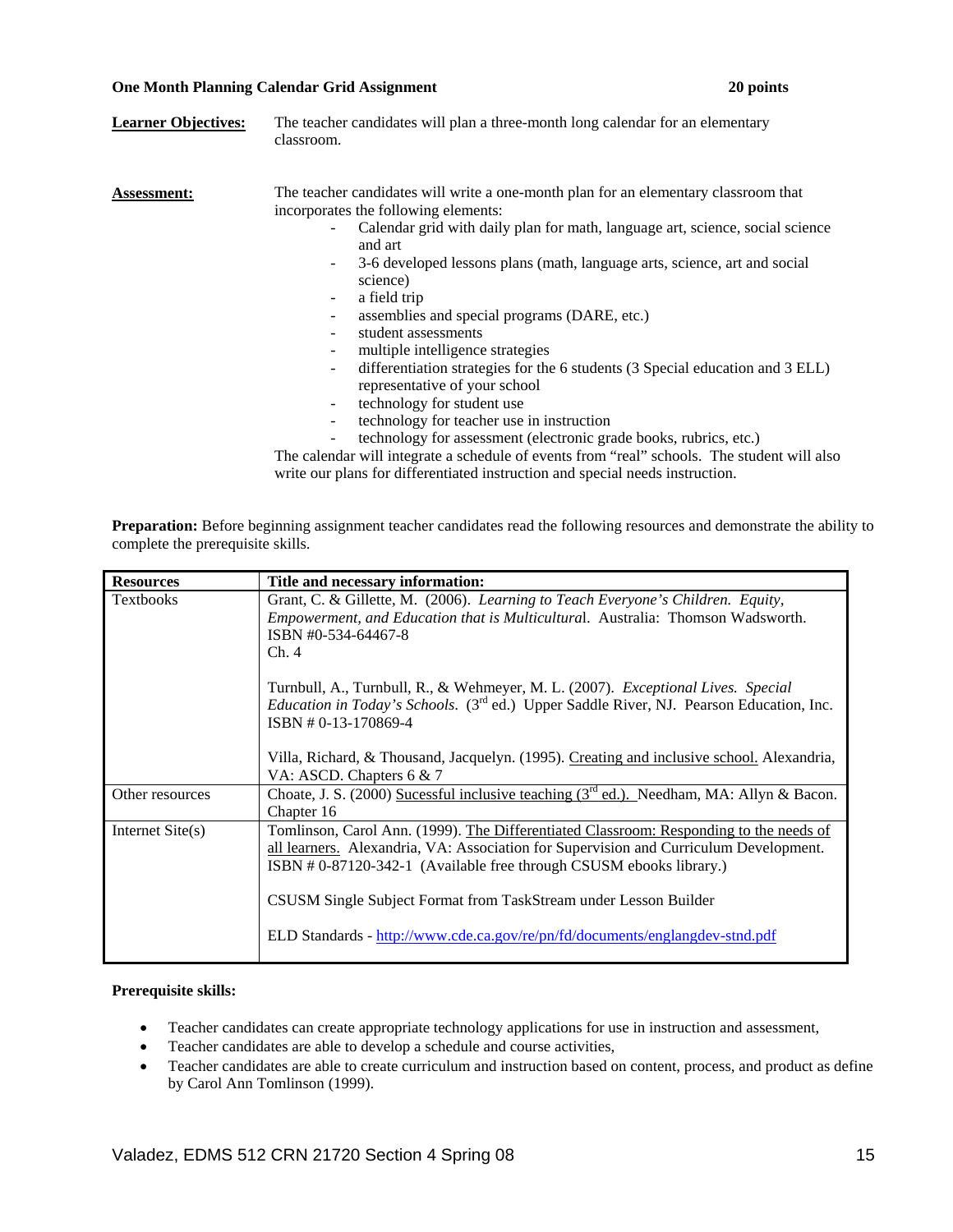- Teacher candidates are able to use information about students' readiness range (skills, reading, thinking  $\&$ information), learning profiles, interests, talents, and culture to differentiate curriculum and instruction (Tomlinson, 1999).
- Teacher candidates are able to identify strategies to meet the needs o
	- o Students learning English (including differentiation for Beginning, Intermediate, and Advanced levels)
	- o Student that are accelerated learners as referred to by Piergangelo & Giuliani (2001)

### **Task Guidelines for One Month Planning Calendar**

**Step One**: You will create a own one month plan for this assignment. On the assigned day, bring the following artifacts to complete your assignment: a school calendar from your observation placement, a calendar grid or published planning book, and your social science and science unit plans.

**Step Two**: On the assigned day you be will completing your one month plan with the assistance of the instructor a group of three to four members. Referring to your school calendar, you will first need to block out times in your plan book for holidays, assemblies, special programs, in-service days, etc. You will then plan your curriculum into manageable blocks of time in your calendar grid or lesson plan book. The amount of time you select to cover the various content areas is dependant upon your district and/or school standards. For example, if your district mandates two hours of language arts instruction per day you must plan accordingly. You will need to provide evidence of these criteria in your finished calendar grid.

 Your plan will necessarily be an integrated plan that uses Universal Design and Backward Design principles. That is to say, it will be necessary to teach science and social science throughout the day as part of your literacy instruction. Also, be sure to include assignments in all of the content areas, i.e. science, art, social studies.

 You will write out all of the California state standards you will cover during the one months. Place these standards in a easily visible way so that anyone will see them. Standards should be organized using "themes" or "big ideas" Your plan must also include multiple intelligence strategies for special needs and second language students as part of differentiated instruction.

### **Checklist for One Month Plan**

The following checklist will help you create your one-month plan. Does you plan include:

- 1. A copy of the district/school calendar (photocopies are fine)
- 2. Clearly written California state standards
- 3. A description of your classroom context- student population, grade level, local community, etc.
- 4. Strategies for three or more special needs students (Provide as a list as well as embedded in lesson plans.)
- 5. Strategies for three or more second language learners (Provide as a list as well as embedded in lesson plans.)
- 6. Strategies for multiple intelligences
- 7. A planning calendar grid (Includes all subject areas for each day.)
- 8. 3-6 Lesson plans from unit from different content areas
- 9. Technology components- assessment, instruction, student use

Note: All components are to be typed. How you organize your planning grid is a matter of style. If you have questions about formats discuss them with your instructor.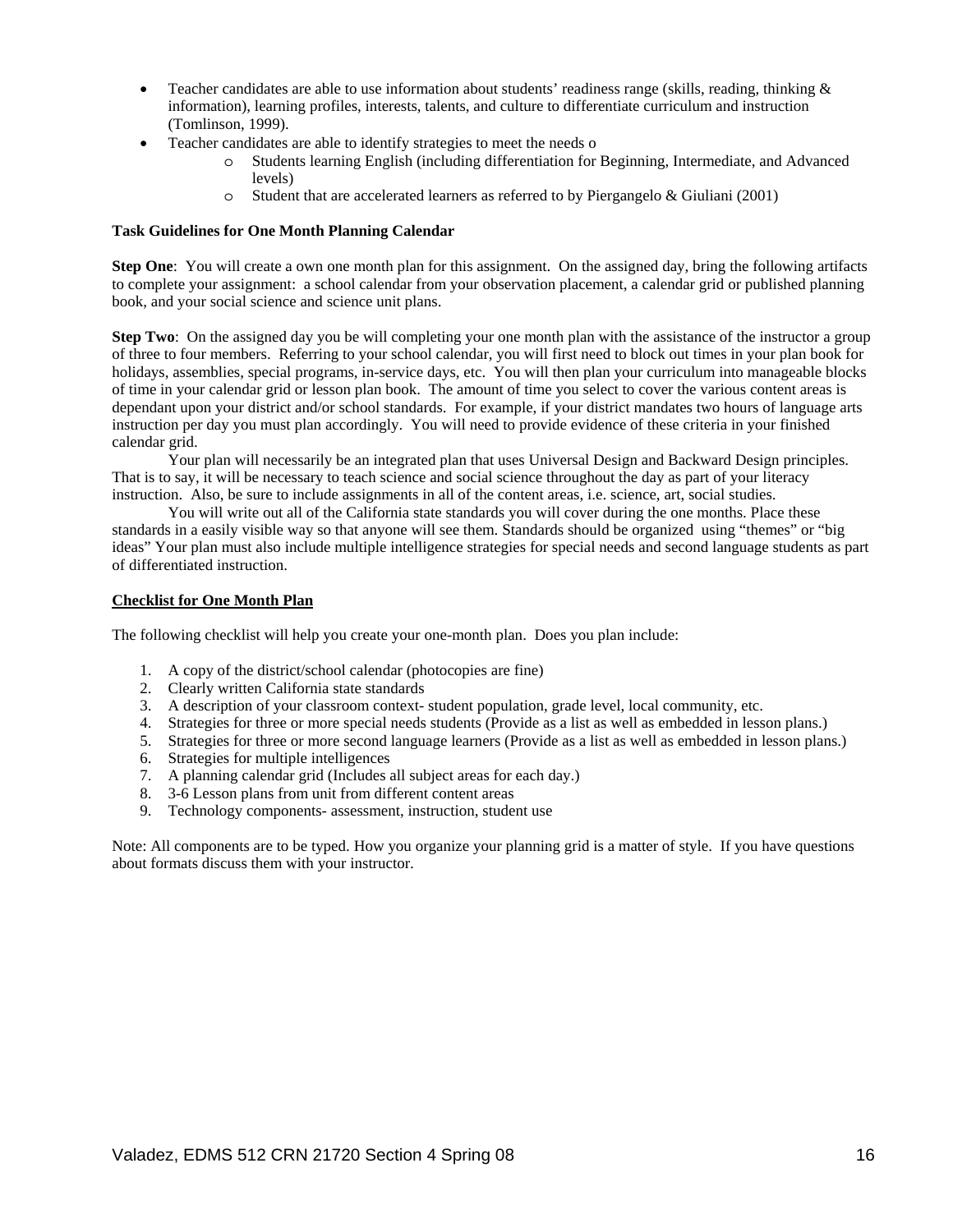### Peer Teaching Demonstration: Classroom Song **10 Points 10 Points**

| <b>Learner Objectives:</b> | Teacher candidates will:<br>Develop as an instructor by preparing and organizing class-learning activity – teach<br>$\bullet$<br>the class a song.<br>Expand skills in professionally teaching a new song to their peers.<br>$\bullet$ |
|----------------------------|----------------------------------------------------------------------------------------------------------------------------------------------------------------------------------------------------------------------------------------|
| <b>Assessment:</b>         | Teacher candidates will:<br>Lead a Peer Teaching activity.<br>$\bullet$<br>Provide copies of lyrics of the song taught to their peers.<br>$\bullet$<br>Prepare and distribute song lyrics.<br>$\bullet$                                |

### **Preparation**

Bring a copy of the lyrics of the song you will be teaching the class. You may choose to email the song, etc. Also, prepare a poster of the lyrics or write them on the board to teach the song. Each individual within your group will teach a song to the class.

### **Peer Teaching Activity**

A group of teacher candidates will individually teach a song to the class. The song should have relevance to teaching, classroom management, cultural awareness, etc.

### **Chosen Educational Article**

**You do not have to write a report for this assignment**. However, each teacher candidate will need to provide the professor with a copy of the song lyrics with the names of the students teaching the songs.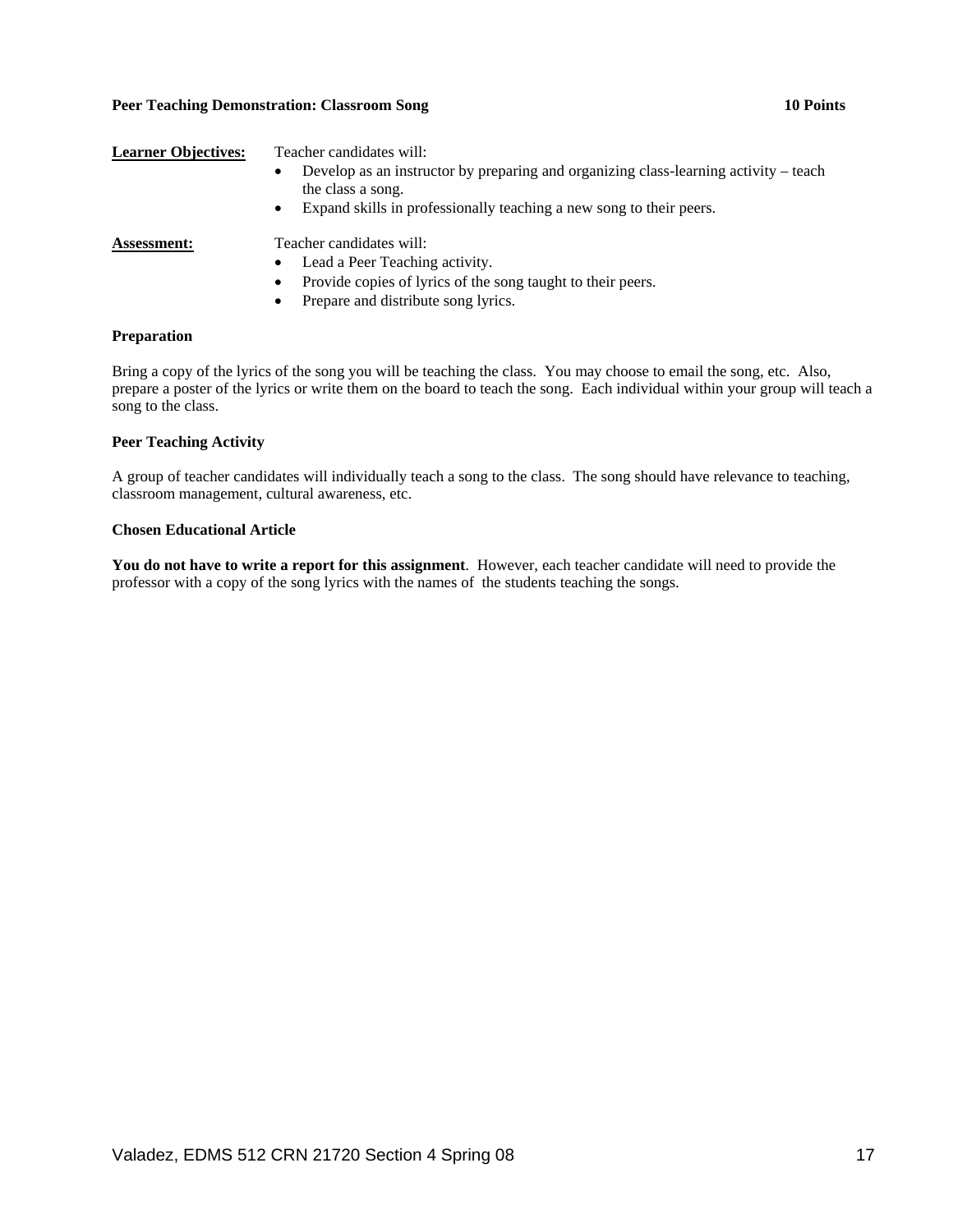### **Electronic Portfolio - TaskStream 10 points**

Learner Objectives: Knowledge and skill in creating an electronic portfolio.

**Assessment:** Teacher candidates apply what they have learned from the required assignments to the TPEs designated in a cogent, first person reflection in TaskStream.

> Teacher candidates will include all necessary components in their final submission of the electronic portfolio.

| Resource(s):          | Title and necessary information:                                                                                                                                                                                                            |
|-----------------------|---------------------------------------------------------------------------------------------------------------------------------------------------------------------------------------------------------------------------------------------|
| <b>WebCT</b> Resource | <b>TPE Writing Workshop PPT</b>                                                                                                                                                                                                             |
| Internet $Site(s)$    | http://lynx.csusm.edu/coe/eportfolio/index.asp<br>This will take you to the CSUSM COE website where you can get help with how to create<br>your electronic portfolio and information on the required elements.<br>http://www.taskstream.com |
|                       | This is the TaskStream home page where you will register for Taskstream and return to<br>when working on your electronic portfolio.                                                                                                         |

### **Task Guidelines for Taskstream**

The purpose of the portfolio is to assess how well you meet the TPEs. Although all the artifacts you place (more than 1 per TPE) in your portfolio have been assessed/graded by your professors, it is not clear if you have a thorough understanding of the TPEs and can make the connection between the assignments completed in class with the teaching you have experienced and the TPEs. Your task to write a cogent reflective essay for each TPE on how the artifacts you have chosen provide evidence that shows you have demonstrated meeting each TPE. Each narrative must include a: a) description b) analysis and c) reflection.

**Responses to TPE's 6d, 10 and 14:** It is important to recognize that the TPEs are threaded throughout the credential program, as a whole, and are addressed multiple times in each course. Even though we are referencing and seeking to understand many TPEs in this course, you are specifically responsible for writing a response for TPE **6d, 10 and 14** in the Task Stream Electronic Portfolio. (TPE 14 will have more than 2 pieces of evidence. Please see below for special directions for TPE 14\*\*\*.)

Each assigned response will relate to course assignments, discussions, and/or readings that provide a deeper understanding of the specified TPE. As you write, the goal is to describe your learning as it relates to the TPE, to analyze artifacts (assignments) and explain how they are evidence of your learning, and to reflect on the significance of your learning (the "so what") and where you need to go next related to the TPE. A four paragraph structure will help you develop your response. It is suggested to type your response into a *Word* document and paste it into Taskstream once you have proofed it for spelling, grammar and understanding.

### **TPE Narrative Response Structure**

### **1st paragraph: Description**

Introduction to your response that uses the words of the TPE. DO NOT restate the TPE; instead, introduce your reader to the focus of your response as it relates to the TPE. This is basically an extended thesis statement related to the TPE. Use first person language. Introduce the names of the pieces of artifact evidence you will explain and analyze in paragraph 2 and 3.

# **2nd paragraph: Analysis of #Artifact Evidence #1**

Explain how one attached artifact is evidence of your learning related to the TPE. The key here is "evidence." How does this artifact prove that you have learned something specific related to this TPE? Describe, analyze and reflect on your artifact here.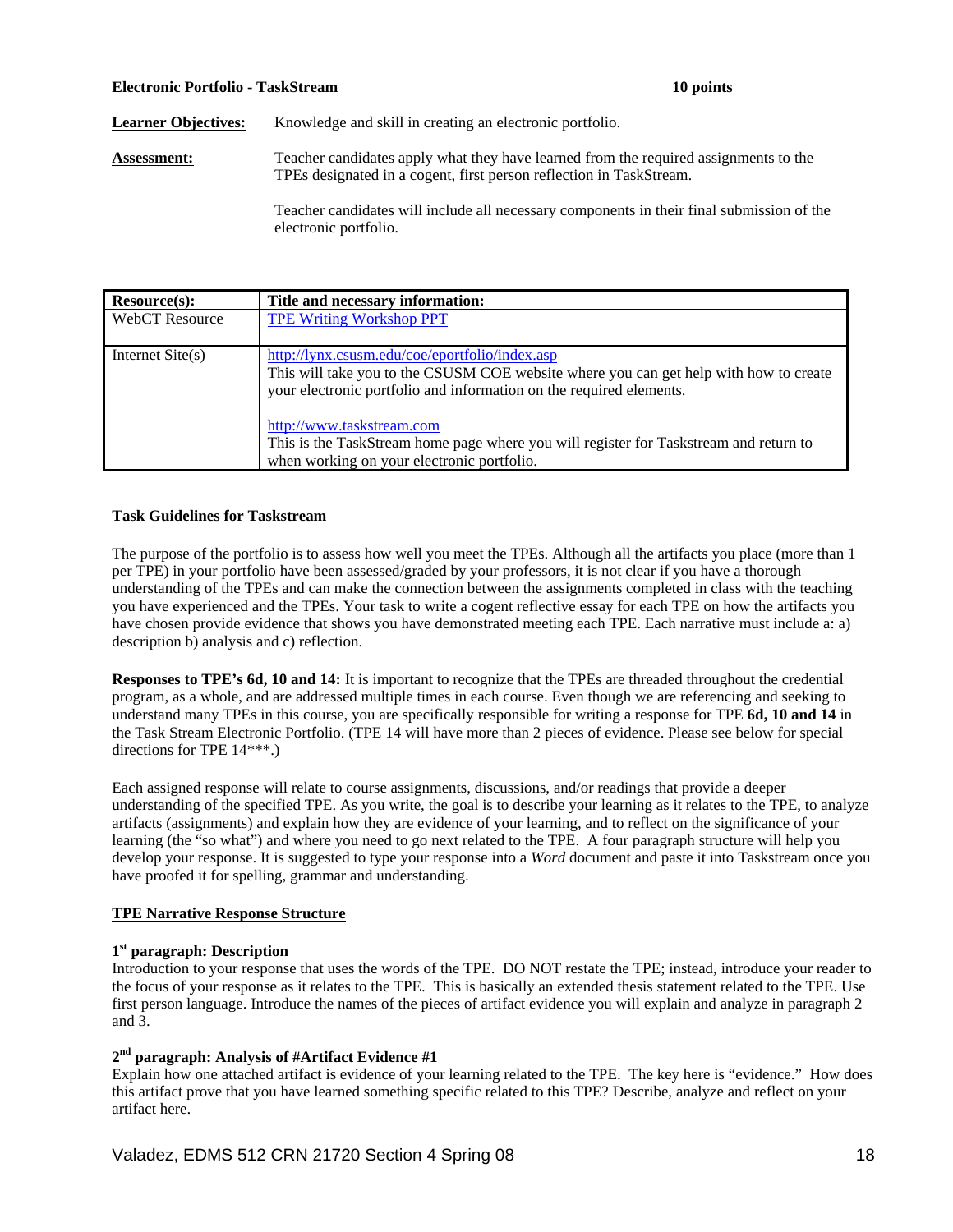# **3rd paragraph: Analysis of #Artifact Evidence #2**

Explain how another attached artifact is evidence of your learning related to the TPE. Describe, analyze and reflect on your artifact here.

### **4th paragraph: Reflection**

Reflect upon and summarize the significance of your learning overall (connected to the TPE) and explain what you still need to learn related to this TPE. This addresses the "so what?" or "the big picture" of your learning. How does knowing this impact you and students?

\*\*\* TPE 14 will be handled differently than described above. In TPE 14 you will keep paragraph 1 and then respond to each sub category using the structure from paragraph 2, though you may have more than one artifact to talk about for each category. When you finish with the sub categories, you will write a reflective paragraph which has the components of paragraph 4: Reflection.

### • **Upload your TPE Narrative Response in as a Text**

- Copy the complete TPE response in the word
- document.
- Proof your TPE narrative response. Remember to use spell and grammar check.
- Open your Tasksteam account
- Go to "View My Work"
- Click on "CSUSM Multiple Subject Portfolio" this should take you to "#3 Edit Content"
- Go to the TPE number you are working on
- Go to "Add/Edit"
- Go to Text
- Paste your complete TPE response into the text box
- Check for completeness

### • **Upload TPE Evidence Artifacts**

- 1. Open your Tasksteam account
- 2. Go to "View My Work"
- 3. Click on "CSUSM Multiple Subject Portfolio" this should take you to "#3 Edit Content"
- 4. Go to the TPE number you are working on
- 5. Go to "Add/Edit"
- 6. Go to Attachment
- 7. Name file. Choose the name you use to refer to the evidence within the TPE Narrative Response. Capitalize like a title.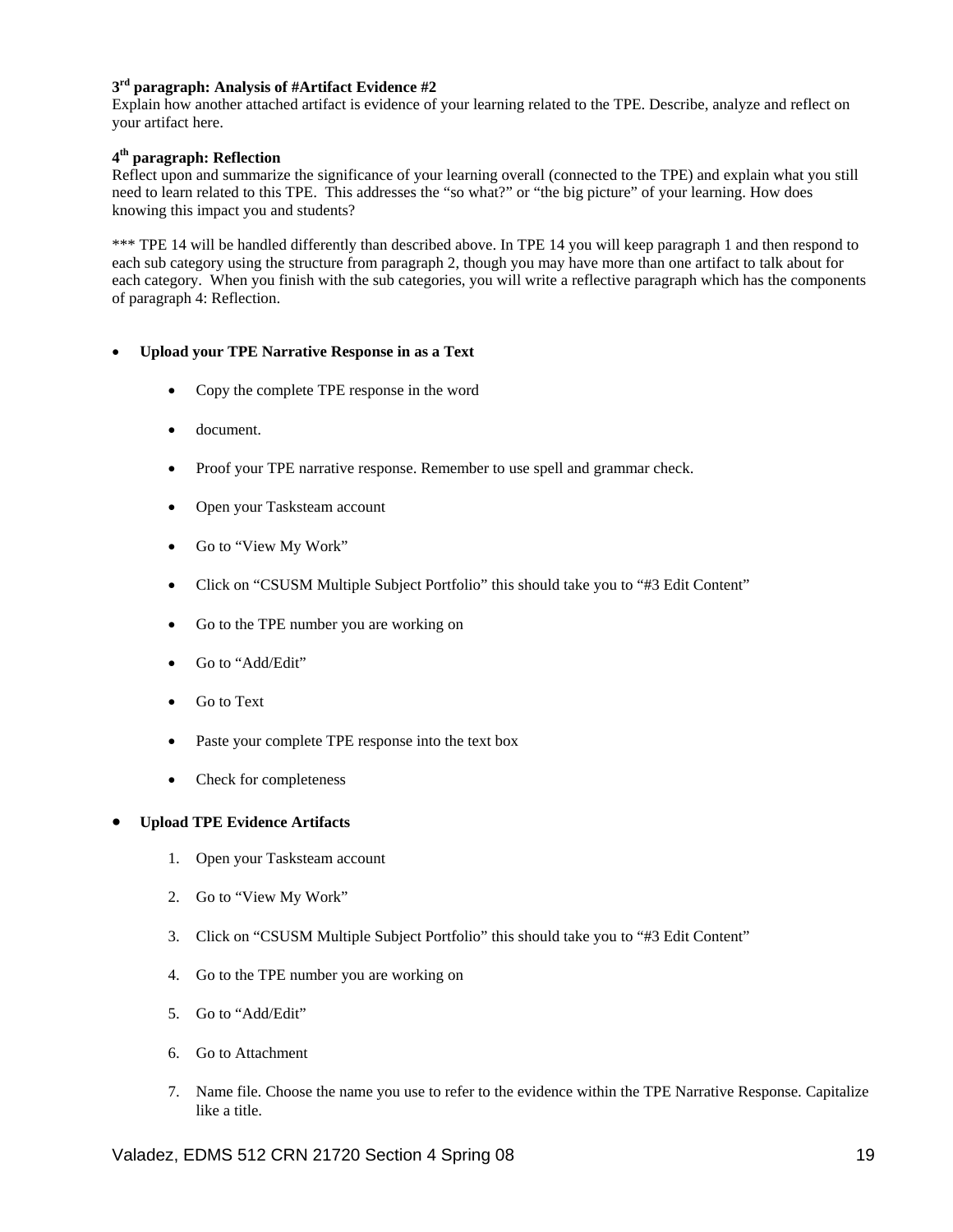- 8. Choose your file from your computer and upload your attachment
- 9. Describe your file. Write a sentence or two to elaborate on this evidence beyond it's name.
- 10. If you would like you can select standards that are aligned with the artifact and TPE.
- 11. Spell Check
- 12. Check for attachment format and completeness.

Please be succinct in your writing; more is NOT better. State your ideas clearly and keep them grounded in the evidence of your learning as represented by your artifacts. When you submit each TPE response, you will receive feedback from the instructor that asks for revision or says that you are done. You will not get full credit for this assignment if you are asked to revise and you do not. Please continue to check your TaskStream portfolio until the instructor says you are done with each TPE response for the course. More details about using TaskStream will be given in class and can be found on WebCT.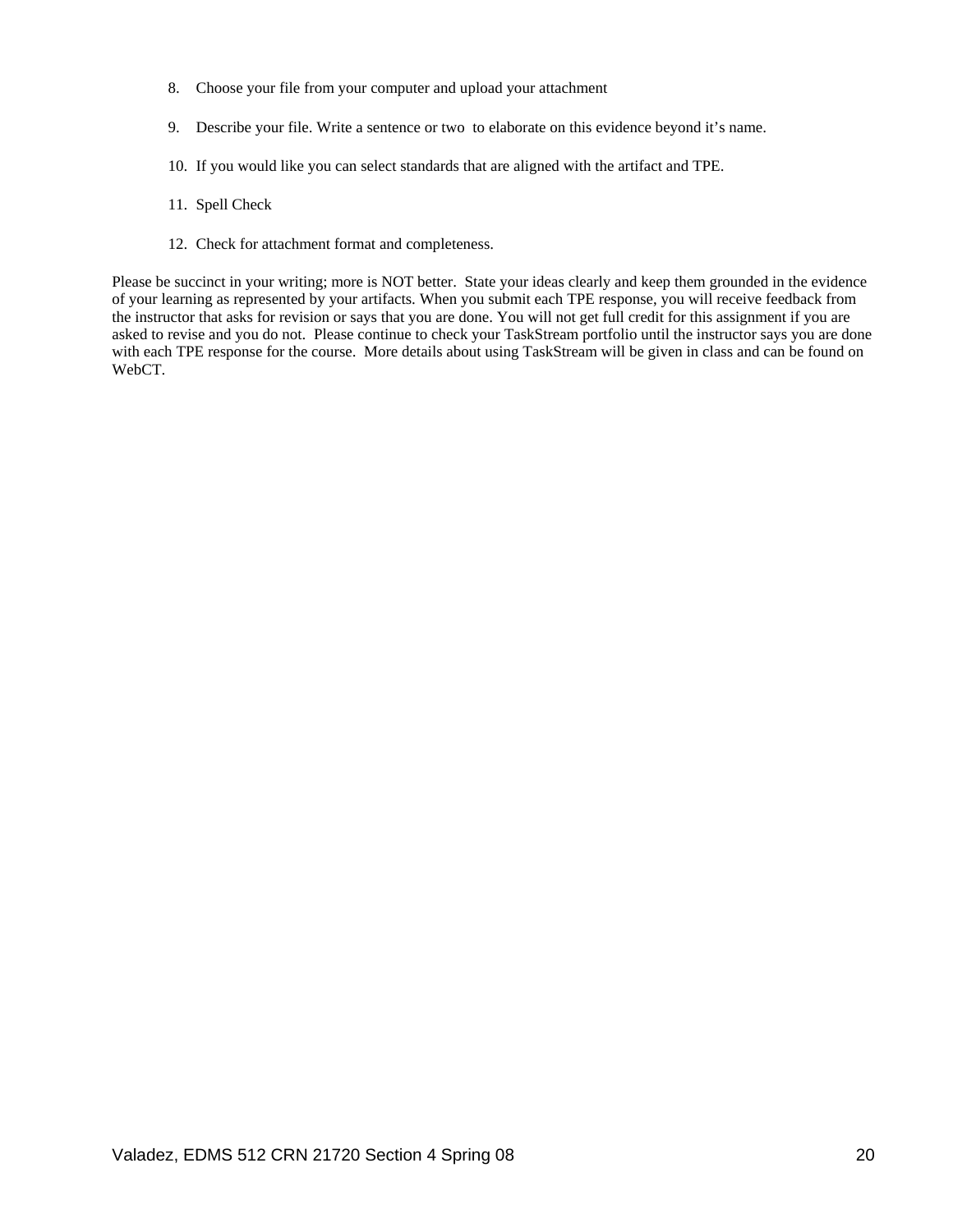### **ESL Family Science Night 15 points**

### **Learner Objectives:** The students will create and conduct a family science night in order to demonstrate effective teaching strategies for both science education and ESL methodology.

### **Assessment:** The student(s) will create and conduct a family science night. The student(s) will debrief with each other in class and write a report as to the effectiveness of the teaching demonstration overall.

**Step One**: Logistics- The first phase of this project will involve the organization of the Family Science Night. In teams and as a class we must complete the following tasks:

First: We will create a flyer, one in English and one in Spanish, advertising the Family Science Night. The flyer must include the following elements:

- A- Title of the event
- B- Date and Time of the event
- C- Explanatory statement as to the goals of the evening
- D- Location of the event
- E- Brief description of program- schedule

Second: We will develop a program for the event. The time frame will be working with is an hour. Our program should include an introduction, break-up groups (experiments), and closure with the group. Possible items to consider: who speaks at the introduction, who will monitor the groups, whether or not we will conduct a raffle, etc.

Third: We will create a sign in sheet for parents (English and Spanish) and a sign in sheet for ourselves to record who participated.

Fourth**:** We will be responsible for all set up and clean up for the event. Students in this course must arrive a half hour early to the event and be willing to stay after the event to clean up.

Fifth: We will create tag-cards to manage the experiments during the events. Participating parents will be invited to participate in two experiments only during the events. At the beginning of the event participating parents will be given two tags. The tag is admission to any experiment. In this way we limit the number of participates per experiments since people will be forced to select only two.

Sixth: We will need to organize two child care rooms- one for preschool children and the other school aged children (See Step Three)

**Step Two**: Experiments- We will be conducting six science experiments for the Family Science Night. Each experiment must last for twenty minutes only. The experiment should use materials found in most households. As the instructors, you will need to create and implement the following:

First: Select an experiment. Collect the materials and organize them so that you can distribute them easily during the event. You will need to provide materials for least 16 people.

Second: Create a handout for the parents with directions about how to conduct the experiment in both English and Spanish. The goal of this event is that parents will teach their own children at home so make the directions easy to read. Provide illustrations as this is a sound ESL strategy.

Third: Write out a formal lesson plan for this experiment.

Fourth: Conduct the experiment on the night of the event.

**Step Three**: Child care- As has been mentioned, we will organize two child care rooms for the event. Those of you who will run the Child care rooms must do the following: